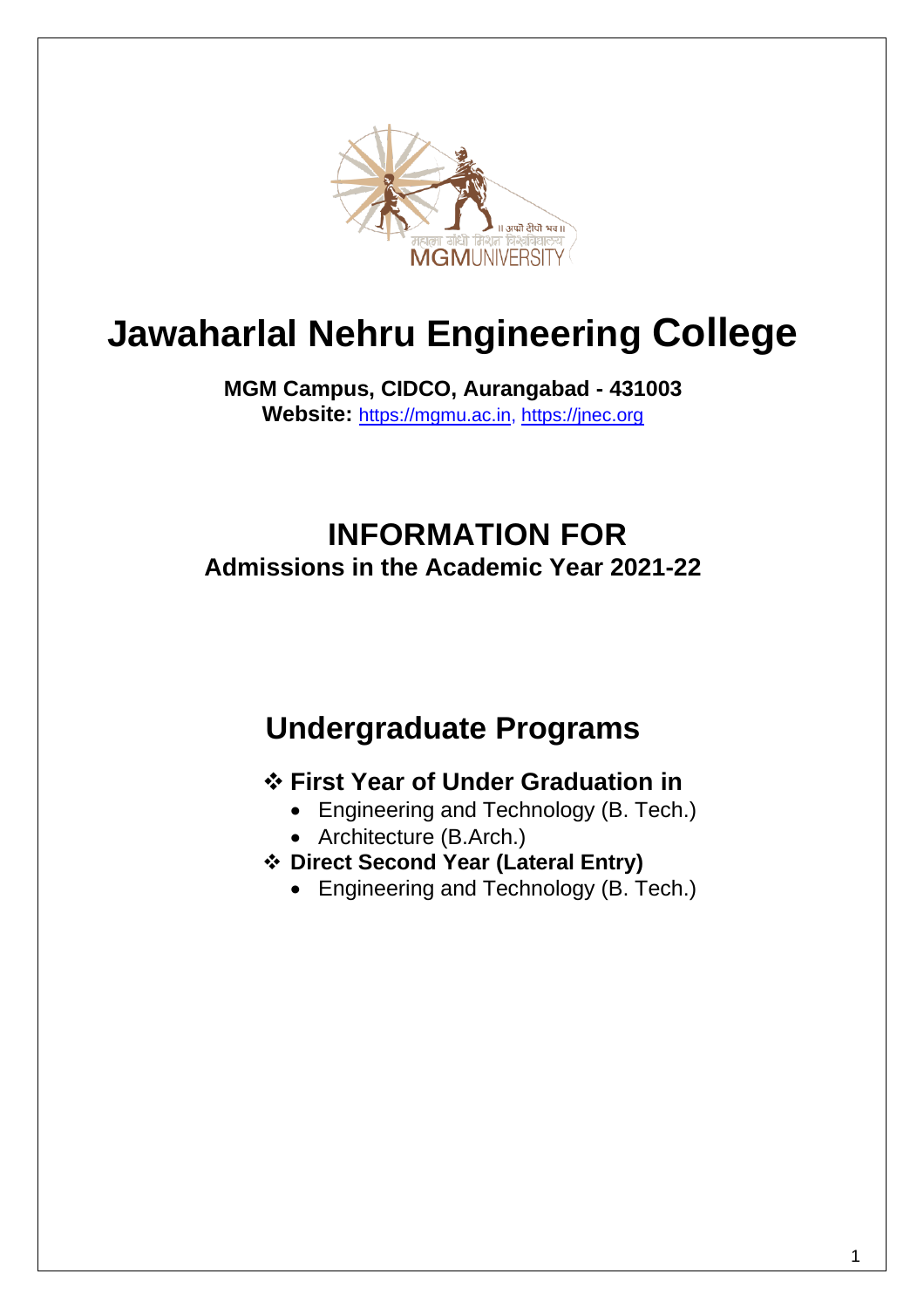# **Index**

| Sr. No. | <b>Particulars</b>                                                                             | Page<br>No. |
|---------|------------------------------------------------------------------------------------------------|-------------|
| 1.      | Introduction                                                                                   | 3           |
| 2.      | <b>Definitions</b>                                                                             | 3           |
| 3.      | Program Intake                                                                                 | 4           |
| 4.      | Invitation of Registration for MGMU - CET 2021                                                 | 5           |
| 5.      | Invitation of Registration for UG admissions                                                   | 5           |
| 6.      | Candidate Type                                                                                 | 6           |
| 7.      | <b>Reservations</b>                                                                            | 6           |
| 8.      | <b>Eligibility Criterions</b>                                                                  | 8           |
| 9.      | <b>Preparation of Merit List</b>                                                               | 10          |
| 9.1     | Engineering and Technology (B.Tech.)                                                           | 10          |
| 9.2     | Bachelor of Architecture (B.Arch.)                                                             | 10          |
| 9.3     | Direct Second Year (Lateral Entry) B.Tech.                                                     | 10          |
| 9.4     | Method of Calculating Marks at Qualifying Examination for Deciding<br>Eligibility              | 10          |
| 10      | <b>Admission Procedure</b>                                                                     | 11          |
| 10.1    | Engineering and Technology (B.Tech.)                                                           | 11          |
| 10.2    | Direct Second Year (Lateral Entry) B.Tech.                                                     | 12          |
| 10.3    | Group and Subgroup of Courses for Admissions to Direct<br>Second Year (Lateral Entry) B. Tech. | 12          |
| 10.4    | <b>Confirmation of Admission</b>                                                               | 14          |
| 10.5    | <b>Fees Structure</b>                                                                          | 14          |
| 10.6    | <b>Caution Money Deposit</b>                                                                   | 14          |
| 11.     | Cancellation of Admission and Refund of Fees                                                   | 15          |
| 12.     | Documents to be attached along with "Application Form"                                         | 15          |
| 13.     | Change of Program after First year                                                             | 17          |
| 13.1    | <b>Internal Transfer</b>                                                                       | 17          |
| 13.2    | <b>External Transfer</b>                                                                       | 17          |
| 14.     | <b>Miscellaneous Provisions</b>                                                                | 17          |
| 14.1    | <b>Conduct and Discipline</b>                                                                  | 17          |
| 14.2    | Action against Ragging                                                                         | 17          |
| 14.3    | <b>Hostel Accommodation</b>                                                                    | 17          |
|         | Appendix I (Anti-ragging Affidavit by Student)                                                 | 18          |
|         | Appendix II (Anti-ragging Affidavit by Parent)                                                 | 19          |
|         | Proforma - A (Defense Quota Reservation)                                                       | 20          |
|         | Proforma - B (Non availability of Original Degree/Mark sheet)                                  | 21          |
|         | Proforma - C (Disability Certificate)                                                          | 22          |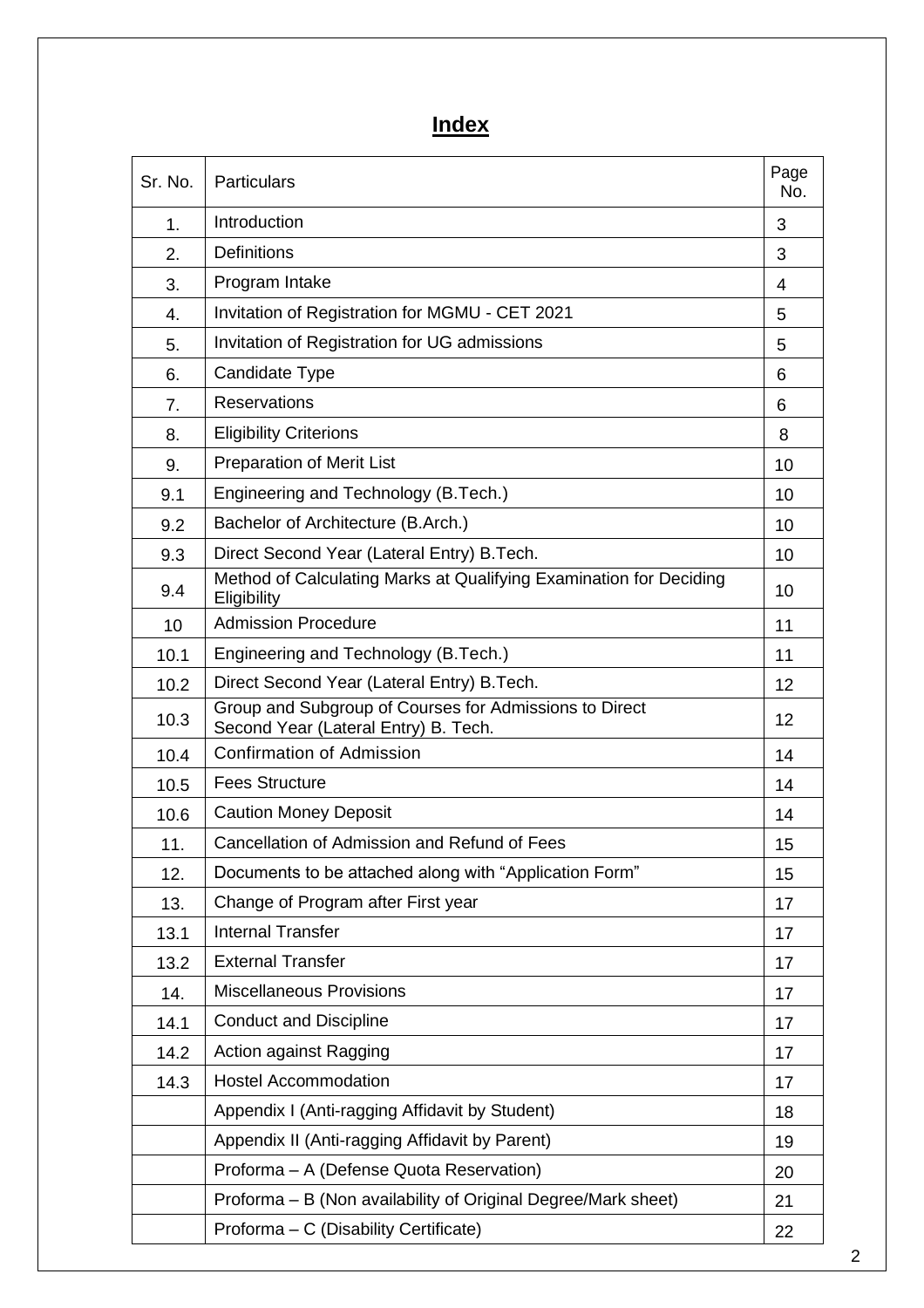#### **1. Introduction**

As per the Maharashtra Act No XXVI of 2019 the MGM University, Aurangabad has published the rules to regulate the admissions to the **First year Full Time Professional Undergraduate Programs and First Year of Full Time Professional Post Graduate Programs (Engineering and Technology, Architecture).**

This brochure gives information regarding the eligibility and rules of admission to First year Full Time Professional Undergraduate Programs in MGM University, Aurangabad. This also provides information about invitation of registrations for admission, distribution of seats, details of reservation, various stages of admission process, refund of fees etc.

All the decisions taken in relation to admission to First year of programs, by the Competent Authority shall be final and binding on all concerned.

#### **2. Definitions**

- *(a)* "Act" means The MGM University, Aurangabad (Regulation of Admissions and Fees) Act, 2019 (Act XXVI of2019);
- *(b)* "All India Seats" means seats available to an eligible Indian National Candidate;
- *(c)* "Application form" means prescribed form filled up online by the Candidate for admission;
- *(d)* "Competent Authority" means the Registrar of MGM University, Aurangabad
- *(e)* "Programs" means the full time Undergraduate Programs in Engineering and Technology and Architecture.
- *(f)* "Eligible Candidates" mean the candidates who are eligible for different professional programs as notified by the MGM University Act;
- *(g)* "SSC" means the Secondary School Certificate (Standard X) examination conducted by Maharashtra State Board of Secondary and Higher Secondary Education or its equivalent certificate awarded by a recognized Board;
- *(h)* "HSC" means the Higher Secondary School Certificate (Standard XII) examination conducted by Maharashtra State Board of Secondary and Higher Secondary Education or its equivalent certificate awarded by a recognized Board;
- *(i)* "MGMU CET 2021" means Common Entrance Test conducted by the MGM University, Aurangabad;
- *(j)* "MHT-CET 2021" means Common Entrance Test conducted by the Government of Maharashtra;
- *(k)* "Inter-Se-Merit" means the order of merit declared by the MGM University, Aurangabad in respect of various classes / category of Candidates;
- *(l)* "Qualifying Examination" means examinations on the basis of which a candidate becomes eligible for admission or its equivalent examination;
- *(m)* "NATA" means National Aptitude Test in Architecture;
- *(n)* "JEE Mains" means Joint Entrance Examination conducted by the National Testing Agency (NTA), New Delhi for the concerned academic year;
- *(o)* "Supernumerary Seats" means seats which are over and above the sanctioned intake approved by the appropriate authority and the government, from time to time.
- *(p)*"CoA" means Council of Architecture;
- *(q)* "Medical Authority" means Civil Surgeon;
- *(r)* "Diploma" means Diploma in Engineering and Technology
- *(s)* "B.Sc" means Bachelor of Science
- *(t)* "D.Voc." means Diploma of Vocation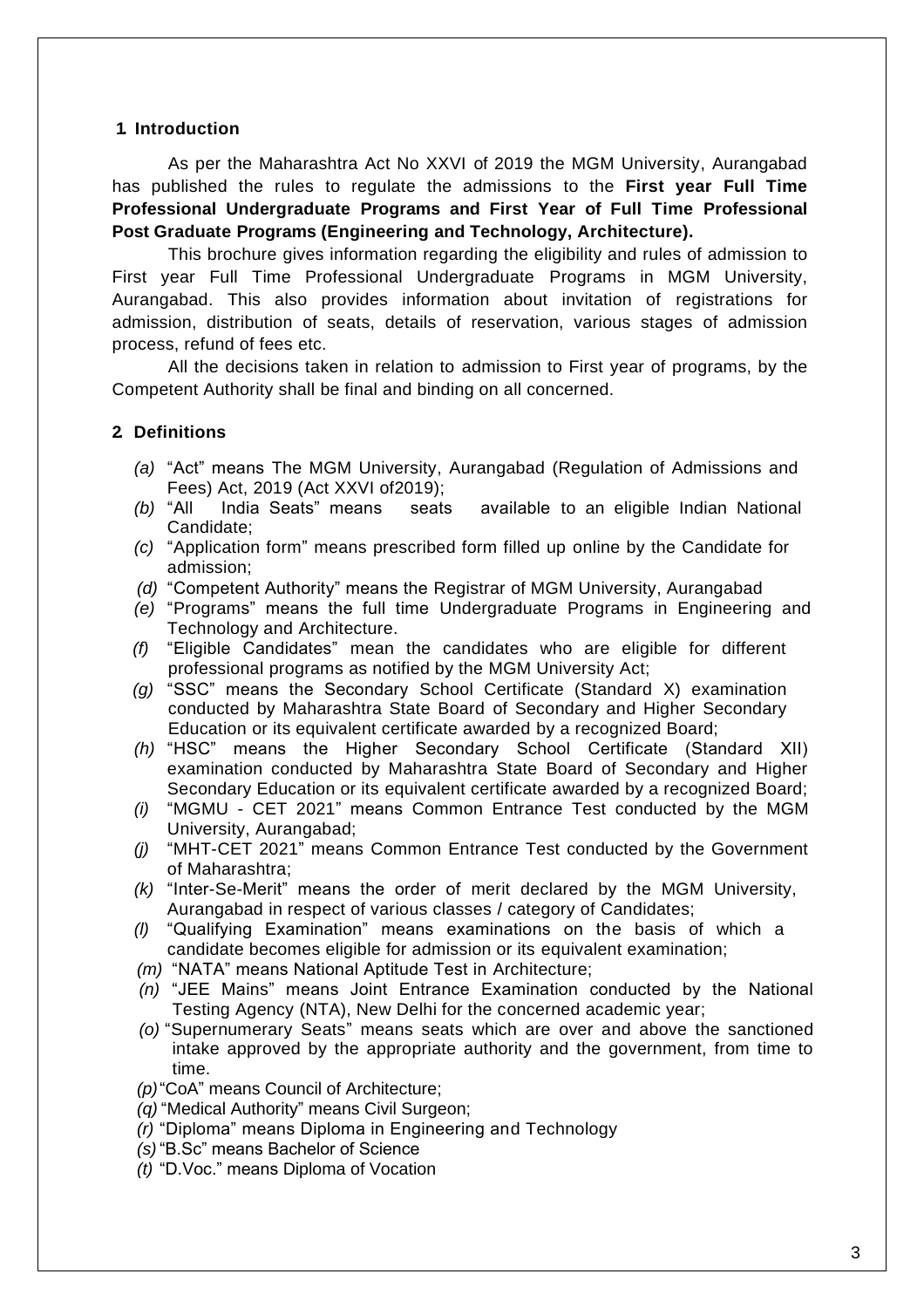# **3. Program Intake**

# **AICTE and CoA Approved Intake (AI) for the Academic Year 2021-22**

# *UG Programs*

| Name of The Program                              | <b>Approved Intake</b> | <b>Duration</b> |
|--------------------------------------------------|------------------------|-----------------|
| B. Tech. Chemical Engineering                    | 30                     | 4 years         |
| B. Tech. Civil Engineering                       | 120                    | 4 years         |
| B. Tech. Computer Science and Engineering        | 180                    | 4 years         |
| B. Tech. Electrical and Computer Engineering     | 60                     | 4 years         |
| B. Tech. Electronics and Computer<br>Engineering | 120                    | 4 years         |
| B. Tech. Mechanical Engineering                  | 120                    | 4 years         |
| <b>B.</b> Architecture                           | 80                     | 5 years         |

# *Direct Second Year (Lateral Entry) B. Tech.*

| Name of The Program                                                 | <b>Total Seats for Direct</b><br>Second Year B. Tech. |
|---------------------------------------------------------------------|-------------------------------------------------------|
| B. Tech. Chemical Engineering (AI=30)                               |                                                       |
| B. Tech. Civil Engineering (AI=120)                                 |                                                       |
| B. Tech. Computer Science and Engineering<br>$(AI=120)$             | Total Seats Available                                 |
| B. Tech. Electrical Engineering (AI=60)                             | Last Year Vacancy at First<br>Year Level              |
| B. Tech. Electronics and Telecommunications<br>Engineering (AI=120) | Lateral Entry (10 of AI)                              |
| B. Tech. Information Technology (AI=60)                             |                                                       |
| B. Tech. Mechanical Engineering (AI=120)                            |                                                       |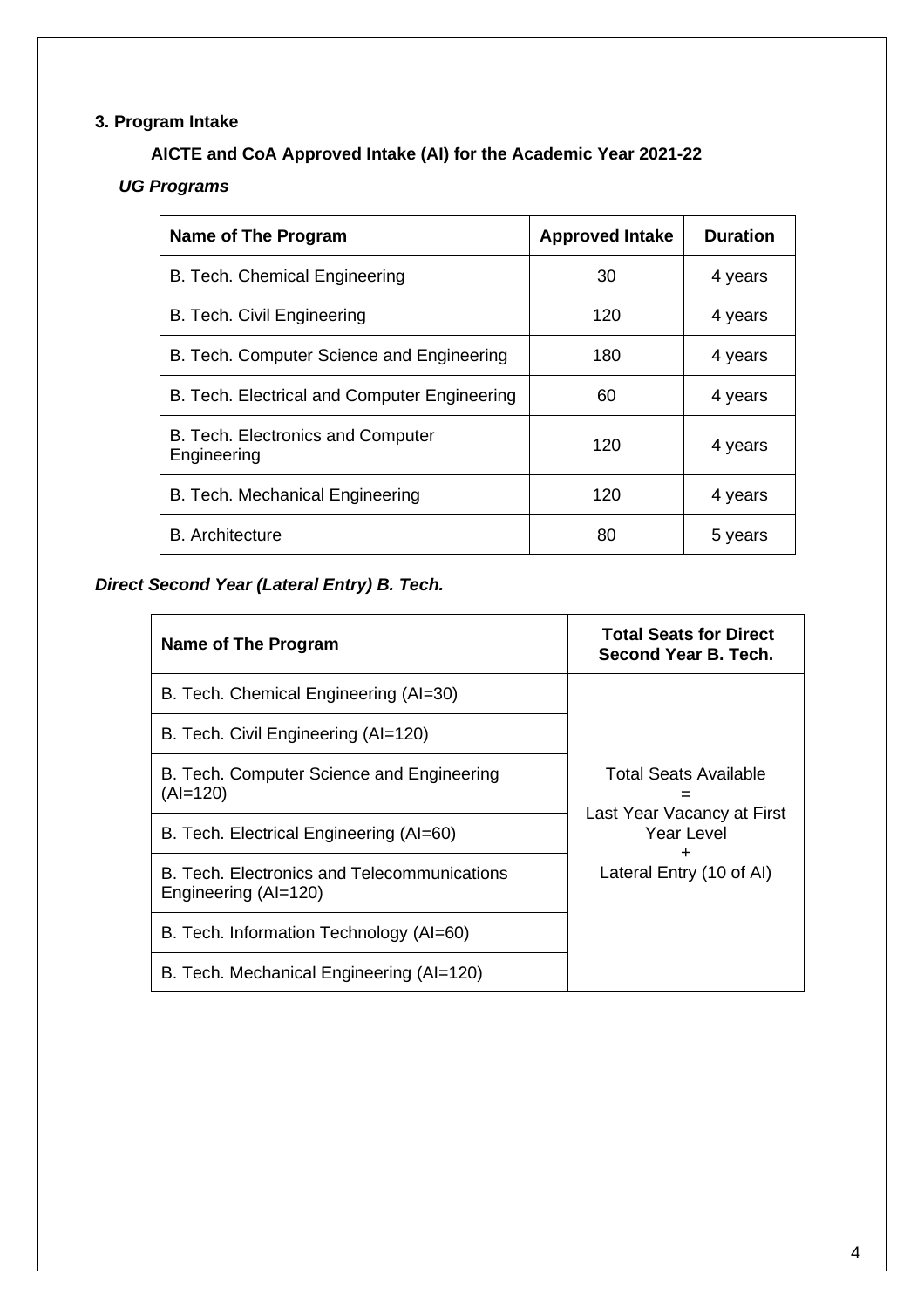Last Year Vacancy and Lateral Entry Seats for Maharashtra State and All India Candidates are calculated as given below:

| Maharashtra<br><b>State Candidate</b> | Last Year Vacancy=(40% of AI)-<br>(Total number of candidates promoted to<br>Second Year in the current year under this<br>quota) | Lateral Entry = $40\%$ of (10% of AI) |
|---------------------------------------|-----------------------------------------------------------------------------------------------------------------------------------|---------------------------------------|
| All India<br>Candidate                | Last Year Vacancy=(60% of AI)-<br>(Total number of candidates promoted to<br>Second Year in the current year under this<br>quota) | Lateral Entry= $60\%$ of (10% of AI)  |

#### **4. Invitation of Registration for MGMU – CET 2021**

The candidates should register online on [https://mgmu.ac.in](https://mgmu.ac.in/) or [https://jnec.org](https://jnec.org/) for entrance test conducted by MGM University, Aurangabad.

#### **5. Invitation of Registration for UG admissions**

 The Competent Authority shall invite online registrations from candidates for participating in admission process to the professional courses for which MGMU– CET 2021 or MHT-CET 2021/ PERA CET 2021/ JEE Mains Paper-I is required for the academic year 2021- 22.

The candidates seeking admissions to the professional programs have the following seats available.

**Maharashtra State Seats and All India Seats-** For these seats the candidates shall apply to the Competent Authority for admission through Admission Process on [https://mgmu.ac.in](https://mgmu.ac.in/) or [https://jnec.org](https://jnec.org/)

For all Undergraduate program's allocation of seats for Maharashtra State Candidature is 40% and for All India Candidature is 60%.

#### **Important dates for UG admissions (Tentative dates of admission process are as follows)**

- 1. Online registration starts: Started and Application form is available on [https://mgmu.ac.in](https://mgmu.ac.in/) or [https://jnec.org](https://jnec.org/)
- 2. Last date for online registration: Till cut-off date
- 3. Display of merit list on website and institute admission office: 11/08/2021
- 4. First counseling round of admission: 11/08/2021
- 5. Display of second merit list on website and Institute admission office for counseling round II: Schedule will be displayed on website
- 6. Second counseling round of admission: Schedule will be displayed on website
- 7. Display of third merit list on website and Institute admission office for counseling round III: Schedule will be displayed on website
- 8. Third counseling round of admission: Schedule will be displayed on website
- 9. Commencement of classes of first year: Will be communicated later.
- 10. Cutoff date of admission: Will be communicated later.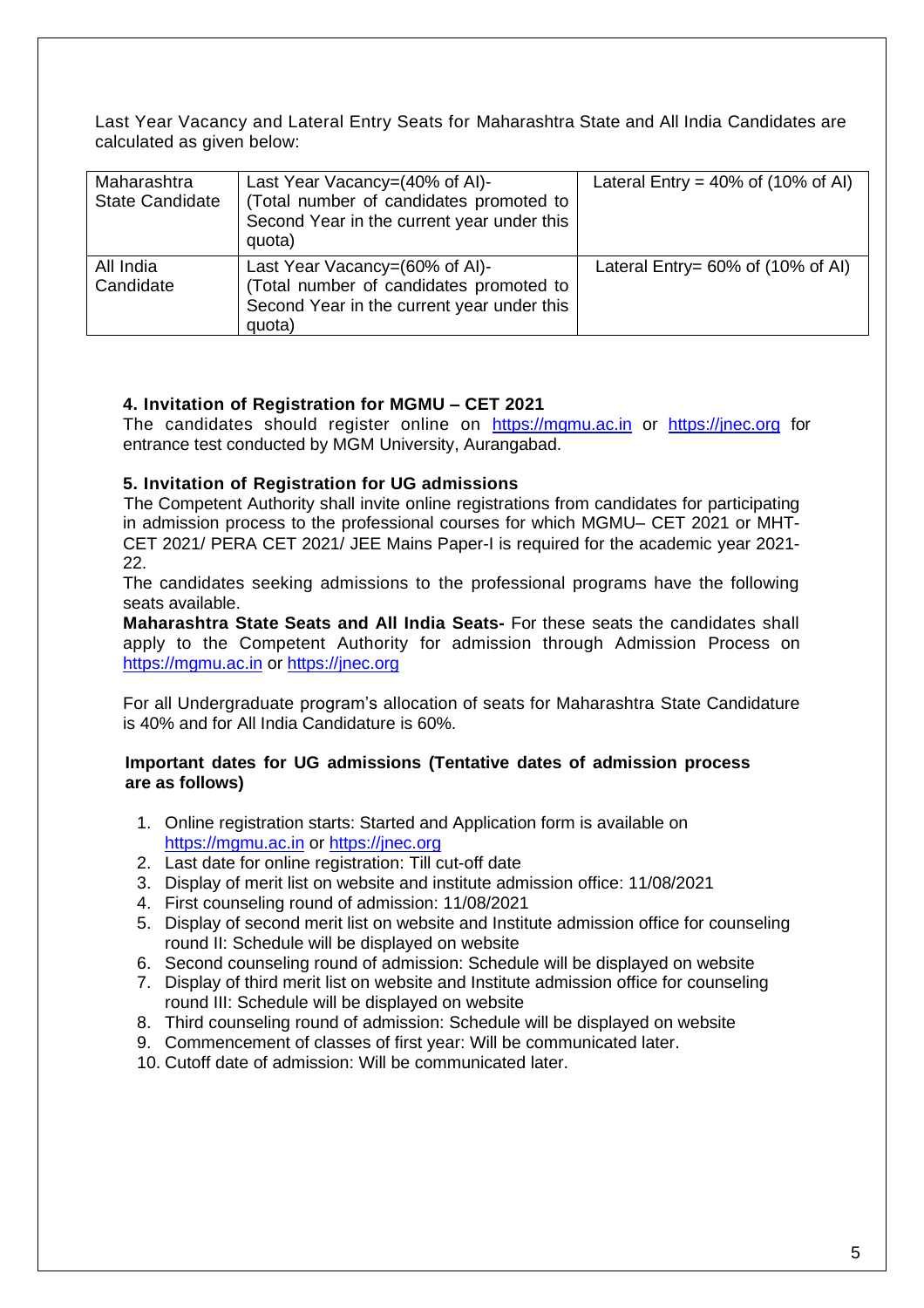#### **6. Candidate Type:**

• **Engineering and Technology (B. Tech.) and Bachelor of Architecture (B. Arch.)**

#### **1. Maharashtra State Candidates:**

Candidate who is either Domicile of Maharashtra and / or is born in Maharashtra;

#### **2. All India Candidates:**

The Candidates having Indian Nationality are eligible under this Category.

#### **3. NRI Candidates:**

Following candidates are eligible under this category,

i) The candidate must be of Indian origin and settled in a foreign country.

ii) Indian citizens' children staying abroad for business or employment are also considered as NRI.

#### **7. Reservations:**

All the reservations given below shall be applicable to **candidates belonging to Maharashtra State only s**ubject to the fulfillment of the eligibility criteria specified by MGM University, Aurangabad from time to time.

#### **(a) Reservation for Backward Class Category Candidates:**

The percentage of seats reserved for candidates of backward class categories belonging to Maharashtra State is as given below. The percentage of reservation is the percentages of the seats available for Maharashtra state candidates. Backward class candidates shall claim the category to which they belong to at the time of submission of application form.

| Sr.<br>No. | Category of Reservation                                          | Percentage<br>Of seats Reserved |
|------------|------------------------------------------------------------------|---------------------------------|
| 01         | Scheduled Castes and Schedule Caste converts<br>to Buddhism (SC) | 13.0%                           |
| 02         | Schedule Tribes (ST)                                             | $7.0\%$                         |
| 03         | Vimukta Jati (VJ)/ De Notified Tribes (DT) (NT -A)               | 3.0%                            |
| 04         | Nomadic Tribes 1 (NT-B)                                          | 2.5%                            |
| 05         | Nomadic Tribes 2 (NT-C)                                          | 3.5%                            |
| 06         | Nomadic Tribes 3 (NT-D)                                          | 2.0%                            |
| 07         | Other Backward Classes (OBC)                                     | 19.0%                           |
|            | Total                                                            | $50.0\%$                        |

#### **(b) Reservation for sons/daughters of Defense service personnel:**

Five percent (5%) seats of the total sanctioned intake of an institute, subject to a maximum of five (5) seats shall be reserved for Children of ex-service personnel who are Domiciled in Maharashtra State (DEF-1), Children of active service personnel who are Domiciled in Maharashtra State (DEF-2), Children of active service personnel (DEF-3) who are transferred to Maharashtra State but are not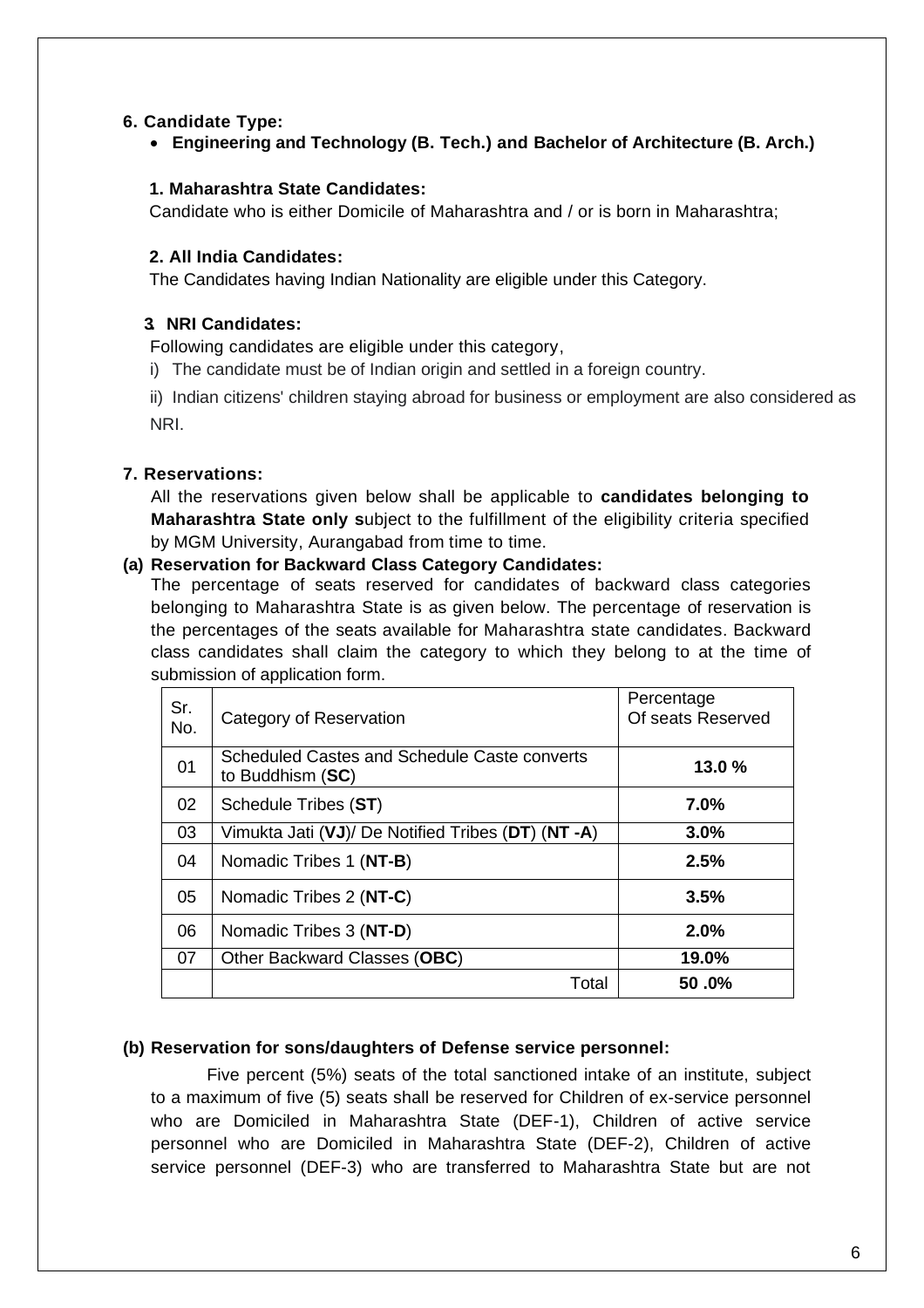domiciled in Maharashtra State, or who are not domiciled in Maharashtra State but their families are stationed in Maharashtra State under the provision of retention of family accommodation at the last duty station on grounds of children's education provided further that, such candidate should have appeared and passed the HSC examination from a school/college situated in the State of Maharashtra.

- (i) These seats are within the sanctioned intake and are available as State Level seats.
- (ii) A combined single merit list of all eligible DEF1, DEF2 and DEF3 candidates shall be prepared.
- (iii) Candidates claiming these seats shall produce additional documents in Proforma A.
- (iv) This provision is NOT available to the children of CIVILIAN STAFF who is working /who has worked in the Indian Defense Service.

#### **(c) Reservation for Persons with Disability Candidate:**

Five seats of total sanctioned intake under admission procedure shall be reserved for Candidates having following minimum 40% benchmark disability.

| Locomotor disability           | Intellectual disability        |
|--------------------------------|--------------------------------|
| Leprosy cured person           | Specific learning disabilities |
| Cerebral palsy                 | Autism spectrum disorder       |
| Dwarfism                       | Mental illness                 |
| Muscular dystrophy             | Multiple sclerosis             |
| Acid attack victims            | Parkinson's disease            |
| <b>Blindness</b>               | Haemophilia                    |
| Low-vision                     | Thalassemia                    |
| Deaf                           | Sickle cell disease            |
| Hard of hearing                | <b>Multiple Disabilities</b>   |
| Speech and language disability |                                |

A single merit list of all eligible candidates shall be prepared. The allotment of seats reserved for the Candidates with Disability shall be done on the basis of an inter-se merit. These seats are available for Maharashtra state domiciled candidate only.

The candidates claiming reservation under this category shall submit the certificates from the medical authority competent for issuing such certificate. The certificate should clearly state that the extent of disability is not less than 40% (Forty percent) and the disability is permanent innature.

#### **(d) Reservation for female candidates:**

As per the provisions in Government Resolution No.GEC-1000/ (123/2000)/ Tech. Edu. -1, dated 17th April, 2000, 30% seats shall be reserved for female candidates. There shall be no reservation for Female candidates under Defense, Persons with Disability and Orphan categories.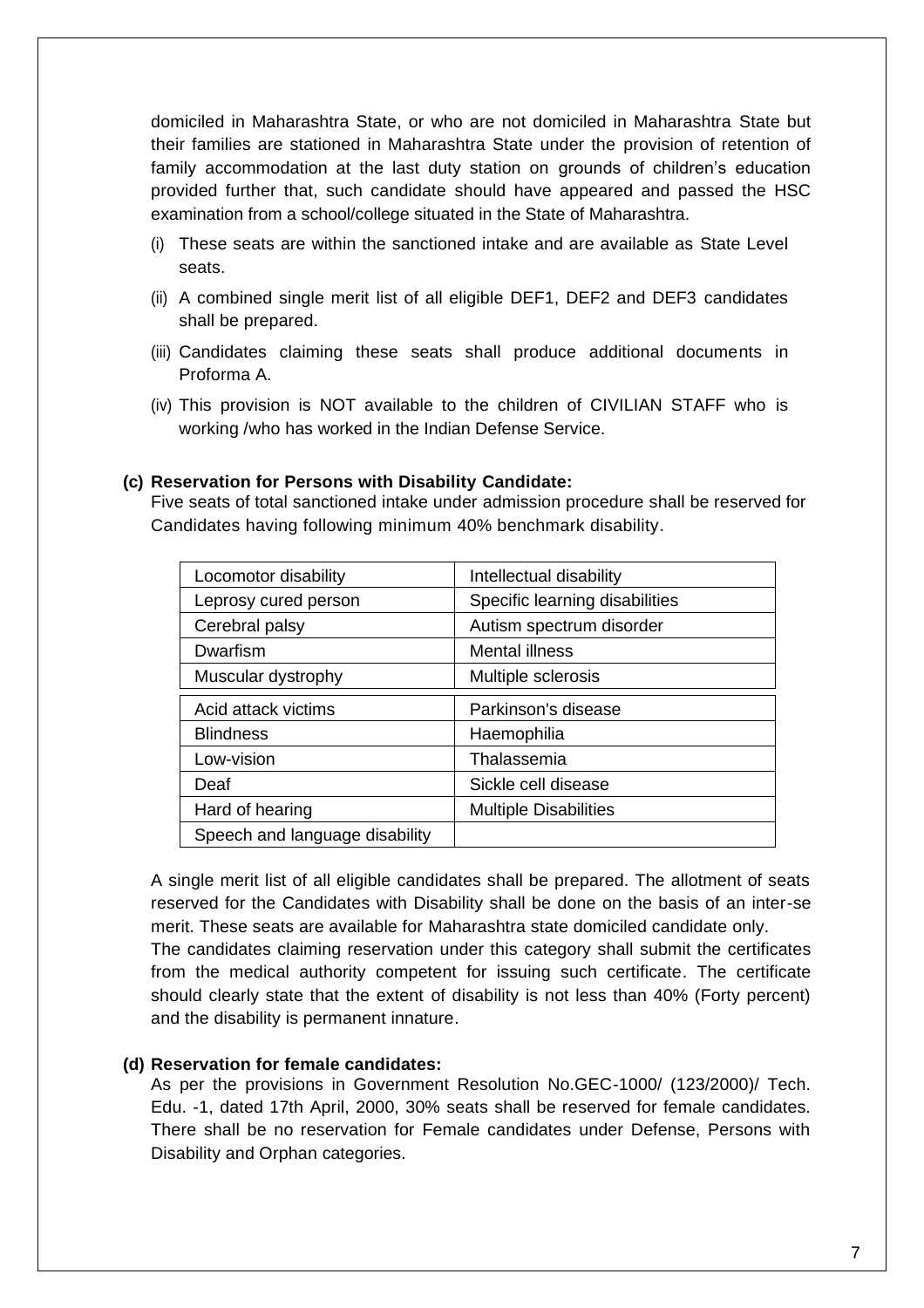#### **(e) Reservation for NRI candidates:**

Five percent (5%) of seats within "Approved Intake" shall be allowed for admission under NRI category.

#### **8. Eligibility Criterions:**

#### **8.1 Program: Bachelor of Technology (B. Tech.)**

#### **(a) Maharashtra State Candidate:**

- (i) The Candidate should be an Indian National and having domicile of Maharashtra state and / or born in Maharashtra state.
- (ii) Passed HSC or its equivalent examination with Physics and Mathematics as compulsory subjects along with one of the Chemistry or Biotechnology or Biology or Technical Vocational subject or Computer Science or Information Technology or Informatics Practices or Agriculture or Engineering Graphics or Business Studies , and obtained at least 45% marks (at least 40% marks, in case of Backward class categories and Persons with Disability candidates belonging to Maharashtra State only) in the above subjects taken together and the candidate should have appeared in MGMU - CET 2021/ MHT-CET 2021 / PERA CET 2021 and should obtain non zero score in MGMU - CET 2021/ MHT-CET 2021 / PERA CET 2021. However, preference shall be given to the candidate obtaining nonzero positive score in MGMU - CET 2021 over the candidates who obtained nonzero score in MHT-CET 2021/ PERA CET 2021.

#### **OR**

(iii) Passed Diploma in Engineering and Technology and obtained at least 45% marks (at least 40% marks, in case of Backward class categories and Persons with Disability candidates belonging to Maharashtra State only).

#### **(b) All India Candidates:**

- (i) The Candidate should be an Indian National.
- (ii) Passed HSC or its equivalent examination with Physics and Mathematics as compulsory subjects along with one of the Chemistry or Biotechnology or Biology or Technical Vocational subject or Computer Science or Information Technology or Informatics Practices or Agriculture or Engineering Graphics or Business Studies , and obtained at least 45% marks (at least 40% marks, in case of Backward class categories and Persons with Disability candidates belonging to Maharashtra State only) in the above subjects taken together and candidate should have appeared in MGMU - CET 2021/ JEE Mains Paper-I/ MHT-CET 2021/ PERA CET 2021 and should obtain non-zero score in MGMU - CET 2021/ JEE Mains Paper-I/ MHT-CET 2021/ PERA CET 2021. However, preference shall be given to the candidate obtaining non-zero positive score in JEE Mains Paper-I over the candidates who obtained non-zero score in MGMU - CET 2021/ MHT-CET 2021/ PERA CET 2021.

#### **OR**

(iii) Passed Diploma in Engineering and Technology and obtained at least 45% marks (at least 40% marks, in case of Backward class categories and Persons with Disability candidates belonging to Maharashtra State only)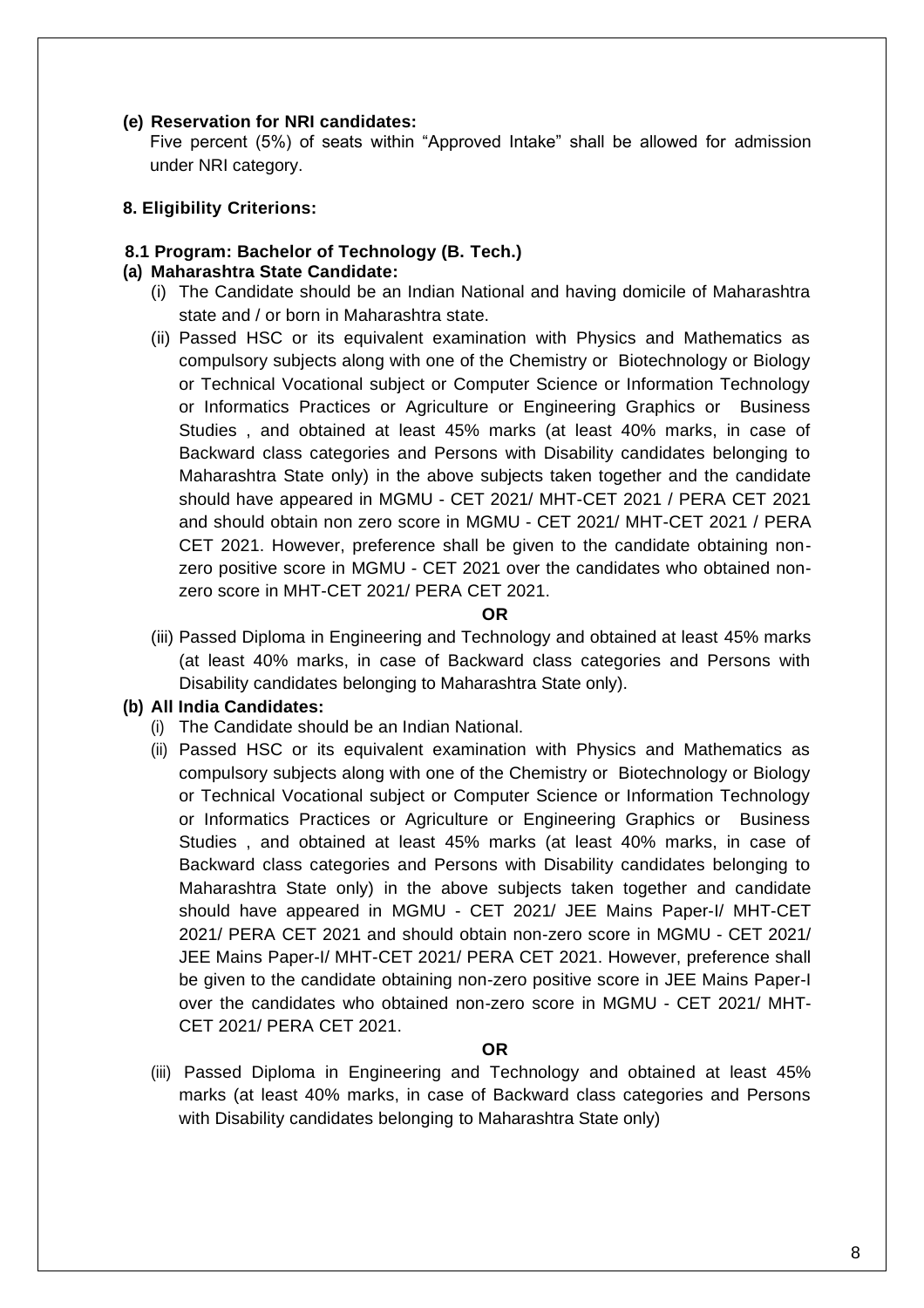#### **(c) NRI Candidates:**

(i) The candidate should have passed the HSC or its equivalent examination with Physics and Mathematics as compulsory subjects along with one of the Chemistry or Biotechnology or Biology or Technical Vocational subject or Computer Science or Information Technology or Informatics Practices or Agriculture or Engineering Graphics or Business Studies, and obtained at least 45% marks in the above subjects taken together.

#### **8.2 Program: Bachelor of Architecture (B.Arch.)**

#### **(a) For Maharashtra Candidate:**

- (i) The Candidate should be an Indian National and having domicile of Maharashtra state and / or born in Maharashtra state.
- (ii) The candidate should have passed 10+2 scheme of examination with Physics, Chemistry and Mathematic subjects.

**OR**

10+3 Diploma Examination with Mathematics as compulsory subject,

(iii) In addition to the above, all candidates need to qualify an aptitude test conducted by the council of architecture i.e. (NATA), all candidates who have passed in any other aptitude test conducted by other authorities shall also be required to qualify NATA in order to be eligible for admission to B.Arch. Course.

#### **(b) All India Candidate and \*NRI Candidate (\*NRI Seats subject to approval by AICTE & CoA)**

- (i) The Candidate should be an Indian National.
- (ii) The candidate should have passed 10+2 scheme of examination with Physics, Chemistry and Mathematics subjects.

#### **OR**

10+3 Diploma Examination with Mathematics as compulsory subject,

(iii) In addition to the above, all candidates need to qualify an aptitude test conducted by the council of architecture i.e. (NATA), all candidates who have passed in any other aptitude test conducted by other authorities shall also be required to qualify NATA in order to be eligible for admission to B.Arch. Course.

#### **8.3 Program:** *Direct Second Year (Lateral Entry) B. Tech.*

#### **(a) For Maharashtra State and All India Candidature Candidates:**

- (i) The Candidate should be an Indian National;
- (ii) Passed Diploma Course in Engineering and Technology with at least 45% marks (40% marks in case of candidates of backward class categories and Persons with Disability belonging to Maharashtra State only) in appropriate branch of Engineering and Technology from an All-India Council for Technical Education or Central or State Government approved Institution or its equivalent;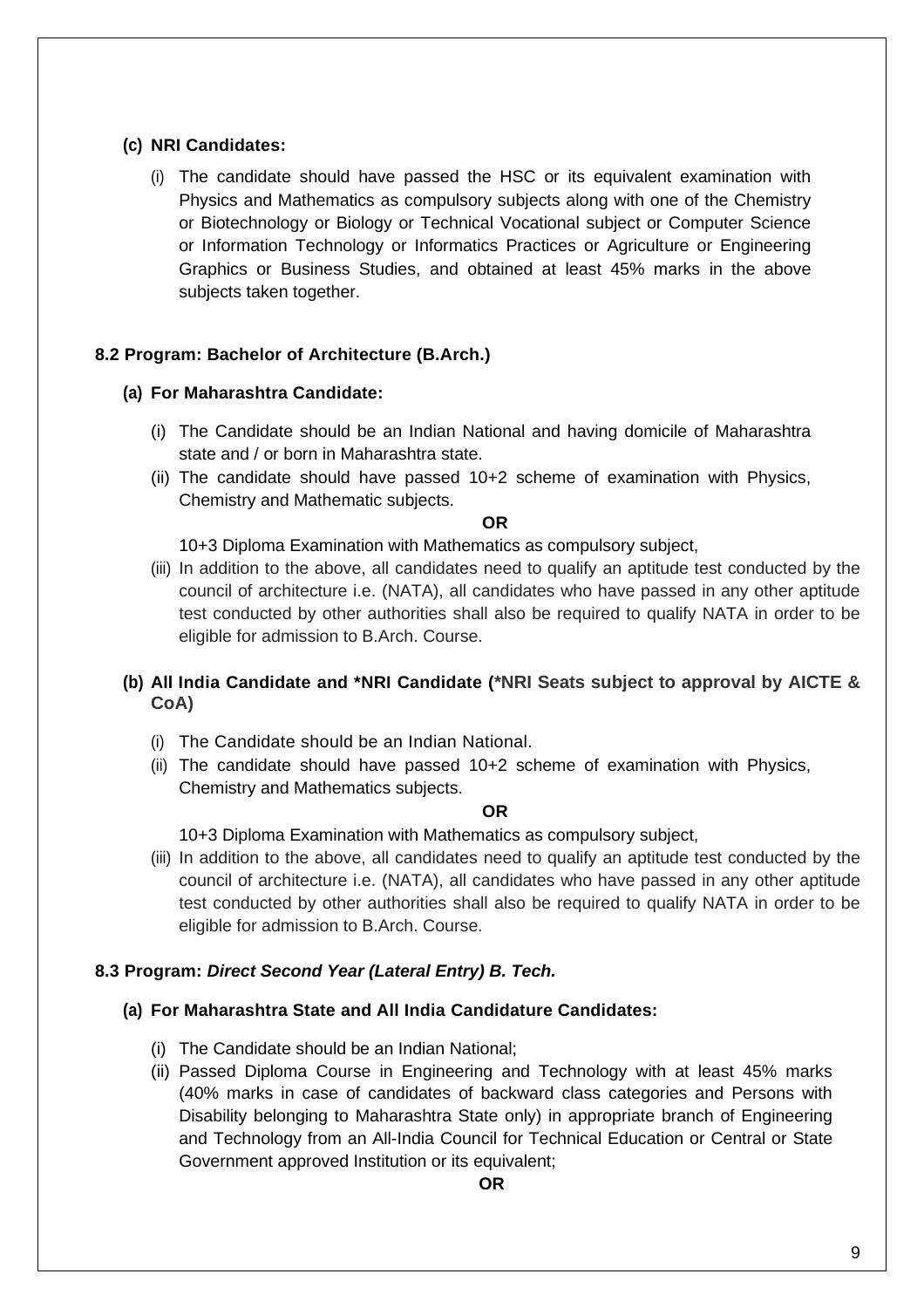(iii) Passed B.Sc. (Bachelor of Science) Degree from a University Grants Commission (UGC) or Association of Indian Universities recognized University with at least 45% marks (40% in case of candidates of backward class categories and Persons with Disability belonging to Maharashtra State only) and passed HSC with Mathematics as a subject. Provided that students belonging to this category shall clear the subjects of Engineering Graphics/ Engineering Drawing and Engineering Mechanics of the first year Engineering Program along with second year subjects.

#### **OR**

- (iv) Passed D. Voc. (Diploma of Vocation) Stream in the same or allied sector.
- (v) In the above cases, a suitable bridge Courses, if required such as in Mathematics may be conducted.
- (vi) Any other criterion declared from time to time by the appropriate authority.

#### **9. Preparation of Merit List**

#### **9.1 Engineering and Technology (B. Tech.)**

- 1. All eligible candidates who have submitted application form on or before the last date specified shall be assigned a merit number.
- 2. Separate merit lists will be prepared on the basis of MGMU CET 2021 score, MHT-CET 2021 score, JEE (Mains Paper-I) 2021 score and PERA CET 2021 score.
- 3. The candidates are required to follow admission procedure and schedule declared from time to time at the admission office of MGM University, Aurangabad and [https://mgmu.ac.in](https://mgmu.ac.in/) or [https://jnec.org](https://jnec.org/) websites.

#### **9.2 Bachelor of Architecture (B. Arch.)**

- 1. All eligible candidates who have submitted application form on or before the last date specified shall be assigned a merit number.
- 2. Merit lists will be prepared by giving weightage of 50% marks for aptitude test and 50% in the qualifying examination in the matter of admissions.
- 3. The candidates are required to follow admission procedure and schedule declared from time to time at the admission office of institute and website.

#### **9.3 Direct Second Year (Lateral Entry) B. Tech.**

- 1. The merit list shall be prepared on the basis of marks obtained by the Candidate on the basis of which Diploma / B.Sc. / D.Voc. is awarded by the examining authority.
- 2. Preference is given to Diploma candidates and if any seat remains vacant, it is offered to B.Sc. / D.Voc. candidates

#### **9.4 Method of calculating marks at qualifying examination for deciding eligibility-**

While deciding the eligibility of the candidates following procedure shall be adopted:

- (a) The percentage of marks shall be calculated by rounding off to nearest integer. i.e., if the percentage of marks comes out to be 44.50% to 44.99% then it shall be rounded to 45% and if the percentage of marks comes out to be 44.01% to 44.49%, shall be rounded to 44% for deciding the eligibility.
- (b) If letter grades are assigned at SSC, HSC, Diploma, Bachelor of Science, its equivalent examination, the candidate must submit the certificate of conversion of letter grades into equivalent marks from the concerned Competent Authority or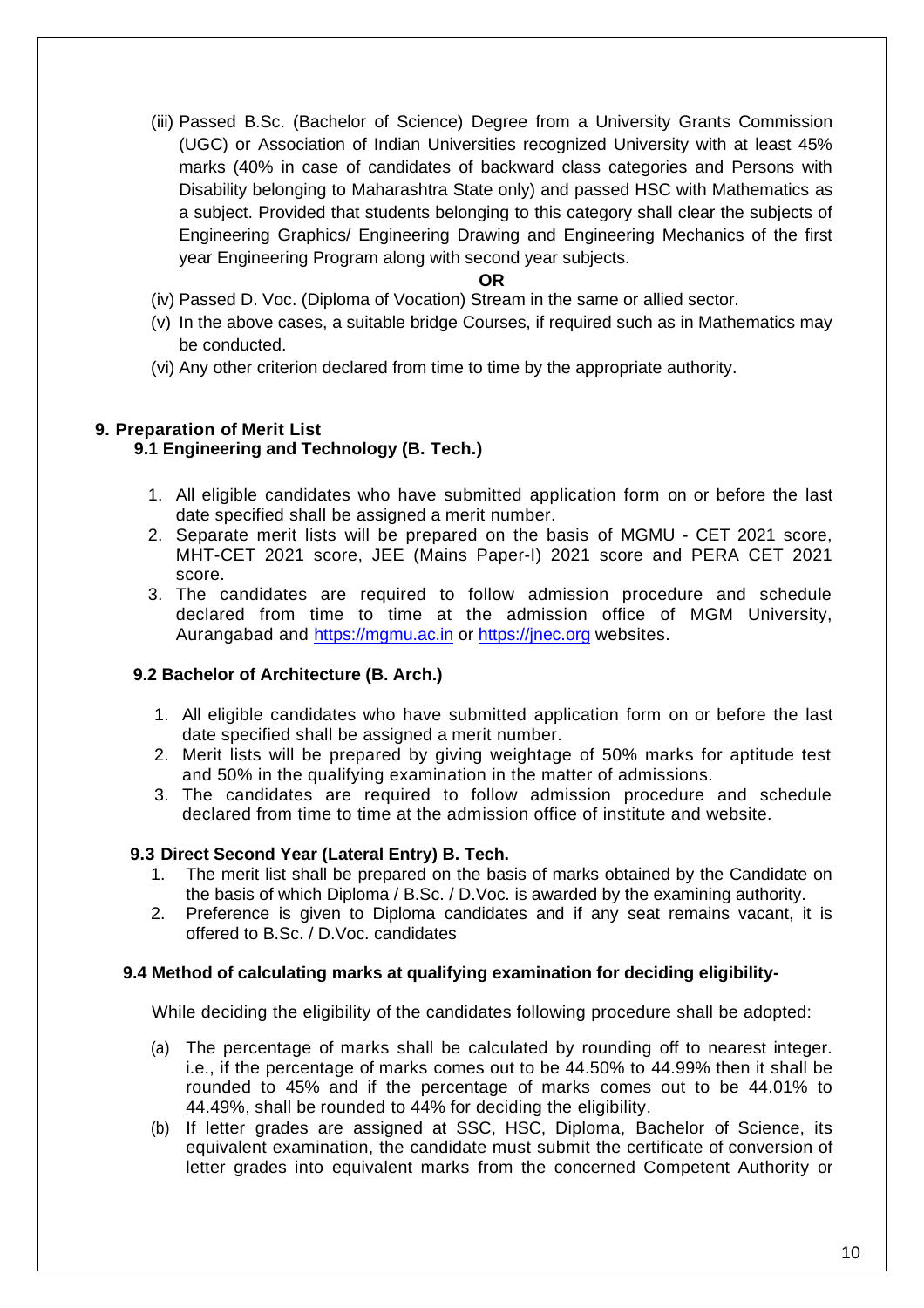Board at the time of submission of application form. The eligibility shall be decided on the basis of equivalent marks.

- (c) The Grades or Marks are considered on the basis of which the class of Degree is awarded.
- (d) In case of tie for B. Tech. admissions, the relative merit of Candidates shall be resolved in the following order of preference and the methodology as specified below,
	- (a) Higher marks or score in Mathematics at MGMU CET 2021 score
	- (b) Higher marks or score in Physics at MGMU CET 2021 score
	- (c) Higher marks or score in Chemistry at MGMU CET 2021 score
	- (d) Higher percentage of marks in Board or qualifying examination for Physics, Mathematics and Chemistry taken together;
	- (e) Higher percentage of marks in the subject Mathematics at HSC;
	- (f) Higher percentage of marks in the subject Physics at HSC;
	- (g) Higher percentage of marks in Aggregate at HSC.
- (e) In case of tie for B. Arch. Admissions, the relative merit of different Candidatures shall be resolved in the following order of preference and the methodology as specified below, -
	- (a) Higher marks in NATA-2021 or normalized marks in JEE (Main) Paper II
	- (b) Higher percentage of marks in Mathematics at SSC
	- (c) Higher percentage of aggregate marks in SSC.
- *(f)* In case of tie for Direct Second Year (Lateral Entry) Admissions, the relative merit of different Candidatures shall be resolved in the following order of preference and the methodology as specified below, -
	- *(a)* Higher percentage of marks in SSC;
	- *(b)* Higher percentage of marks in Mathematics at SSC;
	- *(c)* Higher percentage of marks in Science at SSC;
	- *(d)* Higher percentage of marks in English at SSC.

#### *10. Admission Procedure -*

#### **10.1 Engineering and Technology (B. Tech.)**

The MGM University, Aurangabad shall admit Candidates through the Admission Procedure as referred in Section 35 of The MGM University Act 2019. The stages of Admission Procedure shall be as stated below,

(a) Display or Publishing of Information Brochure.

The Information Brochure shall be published on the website.

(b) Filling Online Application form by Candidate for registration for the MGMU - CET 2021.

(c) Filling Online Application form by Candidate for registration for the Admission Process.

(i) All the aspiring candidates shall register their name on the official website. The candidate shall fill in the Online Application form for admission.

For admissions the eligible candidates aspiring for admission shall apply, by paying required fees as given below through online mode (Credit Card/ Debit Card/ Net Banking).

| Admission                                   | For all Candidates |
|---------------------------------------------|--------------------|
| Engineering and Technology (UG)             | Rs. 1,000/ -       |
| Architecture (UG)                           | Rs. 1,000/-        |
| Direct Second Year (Lateral Entry) B. Tech. | Rs. 1,000/-        |

(ii) The registration fee is non-refundable.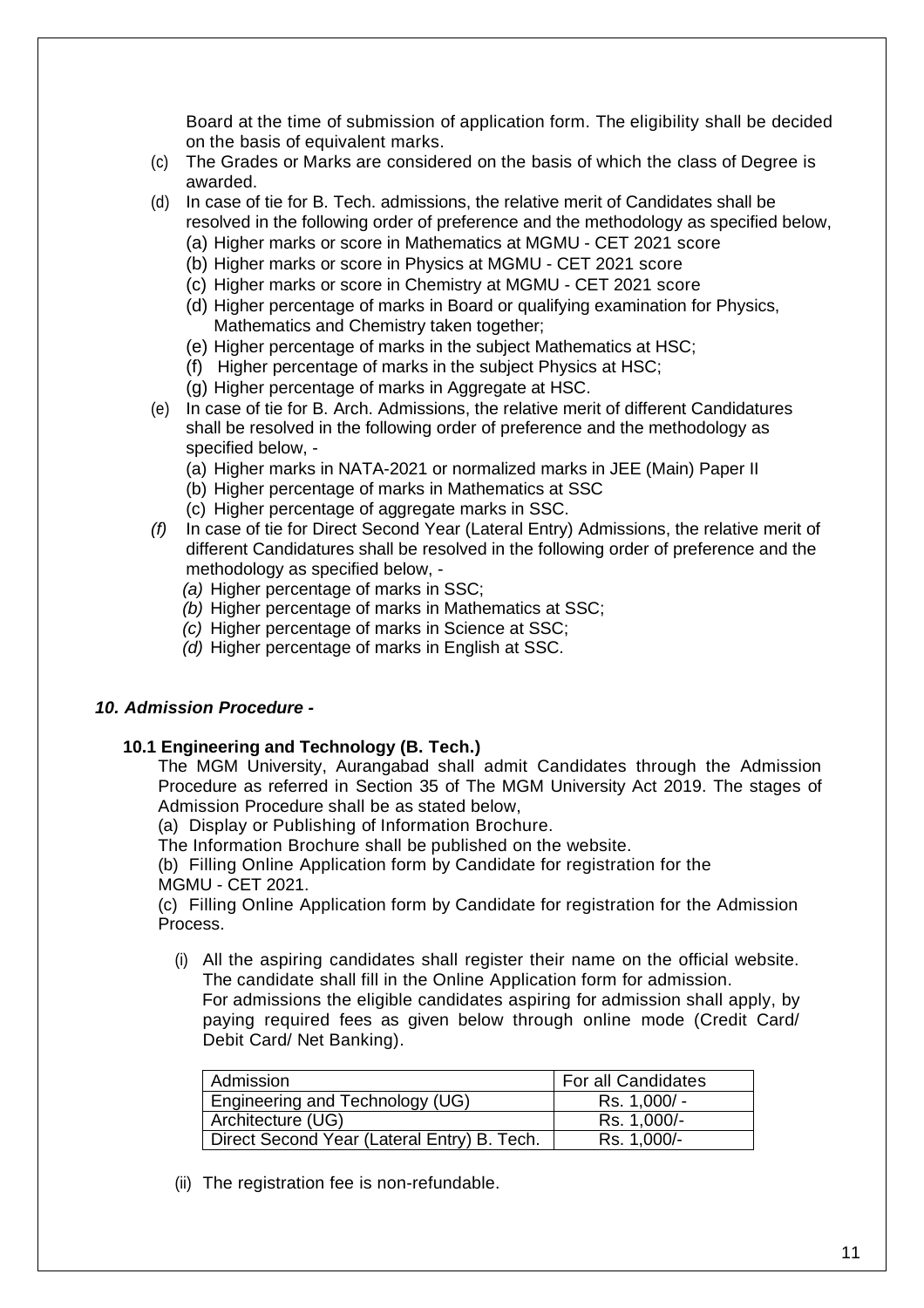- (iii) The candidate should read the information brochure published on the website carefully.
- (iv) The candidate should fill the Online Application form as per the notified schedule for respective admission.
- (v) The Candidates will also be able to fill in Online Application form and upload the scanned copies of the required documents through any computer connected to internet from home or any other place.
- (vi) Candidates are required to fill in all the details as per the instructions and Upload scanned images of valid necessary original documents as per the requirement of the admission while filling online application form.
- (vii) Final merit lists will be displayed on the [https://jnec.org](https://jnec.org/) website.

#### **10.2 Direct Second Year (Lateral Entry) B. Tech.**

- (a) The candidate should fill the Online Application Form as per the notified schedule.
- (b) Display or Publishing of Provisional merit list, Submission of grievances, if any, and Display or Publishing of Final Merit Lists;
	- (i) Provisional Merit List of eligible candidates will be displayed on the website.
	- (ii) For discrepancy if any, in the provisional merit list, within specified grievance period,
	- (iii) Final merit lists will be displayed on the website.
	- (iv) Counseling round for admission as per final merit list
	- (v) Completion of admission formalities by paying requisite fees and submission of original documents
- (c) Logic of Seat Allotment: A seat for Direct Second Year of Engineering (Lateral Entry), shall be allotted as follows:
	- (i) The seat of Degree Course shall be allotted to the Candidate having same sub-group Diploma Course;
	- (ii) Vacant seats, if any, shall be allotted to the Candidate having the same main group Diploma Course.
	- (iii) If further seats remain vacant, it shall be allotted to the Candidate having any other Diploma Course.
	- (iv) If the seats remain vacant such seats shall be filled in on the basis of Inter-Se-Merit of the Bachelor of Science and Diploma of Vocation Candidates

#### **10.3 Group and Subgroup of Courses for Admissions to Direct Second Year (Lateral Entry):**

The groups and subgroups of Diploma Courses and Corresponding Degree Courses for which Admissions to Direct Second Year shall be given are as below:

| <b>Diploma Courses</b>                | <b>Degree Courses</b>            |  |  |
|---------------------------------------|----------------------------------|--|--|
| 1. Chemical Engineering Group         |                                  |  |  |
| 101-Sub-group: A                      |                                  |  |  |
| 1. Chemical Engineering               | 1. B. Tech. Chemical Engineering |  |  |
| 2. Chemical Technology                |                                  |  |  |
| 3. Petro-Chemical Engineering         |                                  |  |  |
| 4. Technical and Analytical Chemistry |                                  |  |  |
| 5. Sugar Technology                   |                                  |  |  |
| 102-Sub-group: B                      |                                  |  |  |
| 1. Plastic Engineering                |                                  |  |  |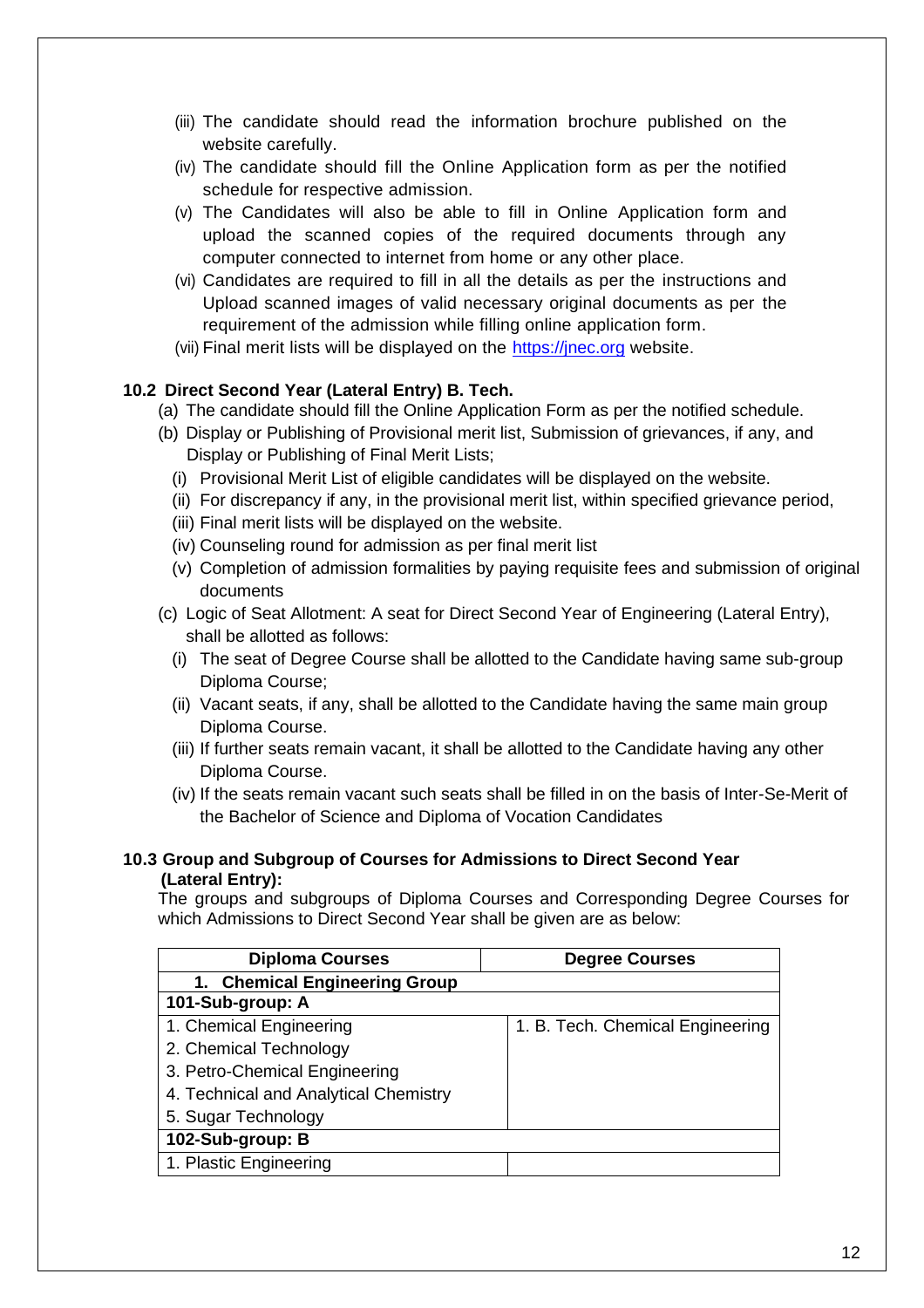| 2. Polymer and Plastic Engineering |  |
|------------------------------------|--|
| 3. Plastic Technology              |  |
| 4. Rubber Technology               |  |
| 5. Plastic Mould technology        |  |
| 103-Sub-group: C                   |  |
| 1. Food Technology                 |  |
| 104-Sub-group: D                   |  |
| 1. Surface Coating Technology      |  |
| 2. Oil and Paints Technology       |  |

### **2. Civil Engineering Group**

#### **201-Sub-group: A**

| 1. B. Tech. Civil Engineering |
|-------------------------------|
|                               |
|                               |
|                               |
|                               |
|                               |
|                               |

#### **3. Computer, Electronics, Electrical, Instrumentation & Bio-Medical Engineering Group**

| 301-Sub-group: A                          |                                    |
|-------------------------------------------|------------------------------------|
| 1. Computer Engineering                   | 1. B. Tech. Computer Science       |
| 2. Computer Technology                    | and Engineering                    |
| 3. Information Technology                 | 2. B. Tech. Information            |
| 4. 3D Animation And Graphics              | Technology                         |
| 5. Computer Science and Engineering       |                                    |
| 302-Sub-group: B                          |                                    |
| 1. Digital Electronics                    | 1. B. Tech. Electronics and        |
| 2. Electronics and Communication          | Telecommunication                  |
| Engineering                               | Engineering                        |
| 3. Electronics and Video Engineering      |                                    |
| 4. Sound and Television Engineering       |                                    |
| 5. Electronics and Telecommunication      |                                    |
| 6. Industrial Electronics                 |                                    |
| 7. Electronics and Radio Engineering      |                                    |
| 8. Electronics Engineering                |                                    |
| 9. Electronics Production and Maintenance |                                    |
| 10. Electronics                           |                                    |
| 11. Electronics Engineering Industry      |                                    |
| Integrated                                |                                    |
| 12. Electronics and Communication         |                                    |
| Technology                                |                                    |
| 303-Sub-group: C                          |                                    |
| 1. Medical Electronics                    |                                    |
| 304-Sub-group: D                          |                                    |
| 1. Electrical Engineering                 |                                    |
| 2. Electrical Power System                | 1. B. Tech. Electrical Engineering |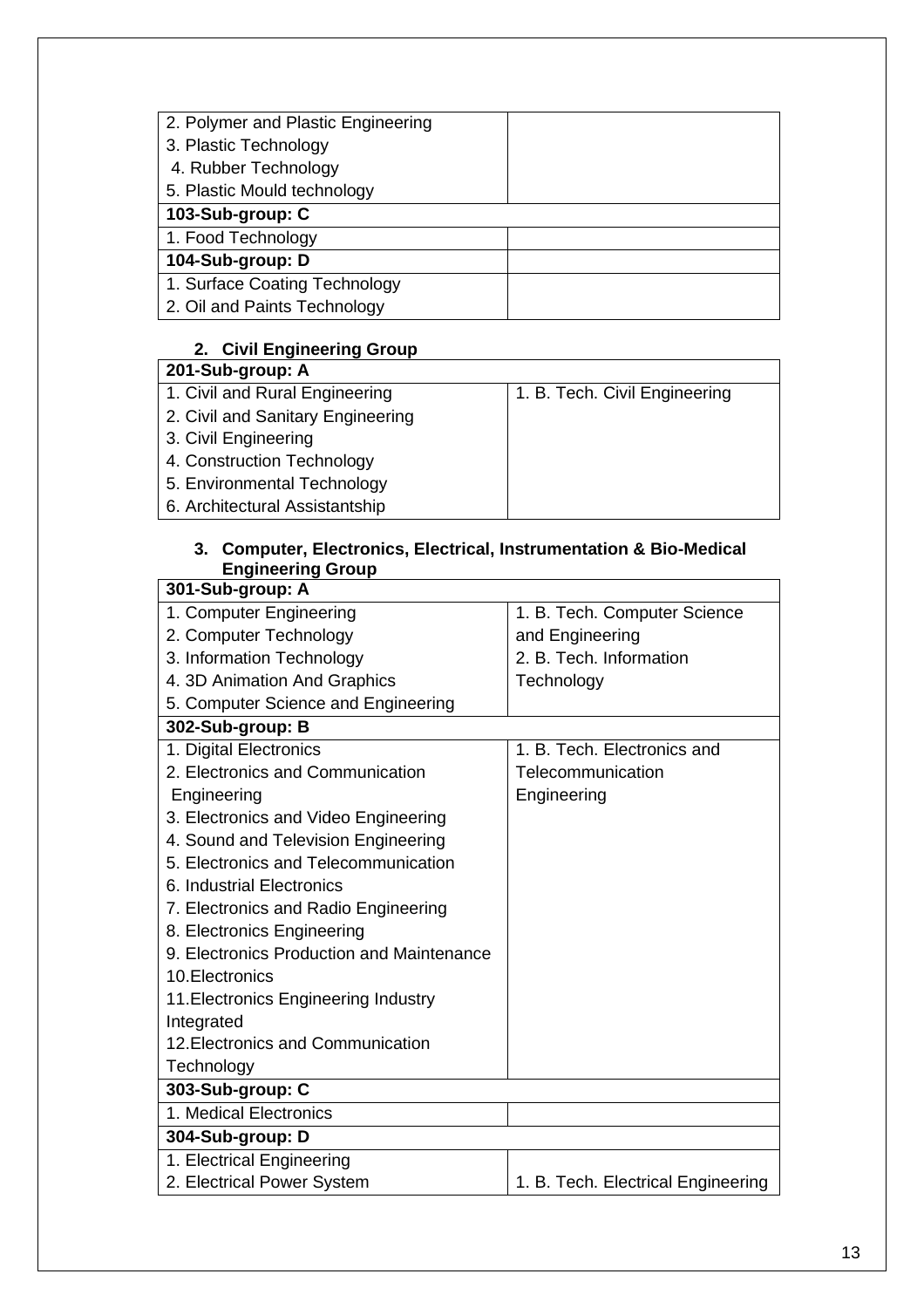| 3. Electrical and Electronics Engineering  |  |
|--------------------------------------------|--|
| 305-Sub-group: E                           |  |
| 1. Instrumentation                         |  |
| 2. Instrumentation and Control             |  |
| 3. Instrumentation Engineering             |  |
| 4. Instrumentation and Control Engineering |  |

#### **4. Mechanical Engineering Group**

| 401-Sub-group: A                       |                        |
|----------------------------------------|------------------------|
| 1. Automobile Engineering              | 1. B. Tech. Mechanical |
| 2. Fabrication Technology              | Engineering            |
| 3. Mechanical Engineering              |                        |
| 4. Fabrication Technology and Erection |                        |
| Engineering                            |                        |
| 5. Mechatronics                        |                        |
| 6. Robotics and Mechatronics           |                        |
| 7. Advanced Diploma in Tool and Die    |                        |
| Making                                 |                        |
| 8. Mechatronics Engineering            |                        |

#### **10.4 Confirmation of admission:**

The candidate shall report for the admission in institution as per the admission schedule. Candidate shall confirm the admission by paying the requisite amount of fee and by submitting required documents in original to the institute. The Institute shall verify the required documents and shall issue system generated receipt of confirmation of admission.

#### **10.5 Fees Structure:**

The fees structure for all UG/PG programs of Jawaharlal Nehru Engineering College, MGM University, Aurangabad for the Academic Year 2021-22 is as follows:

| Sr. No.        | <b>Particulars</b>            | <b>Amount</b>  | <b>Remarks</b> |
|----------------|-------------------------------|----------------|----------------|
| 1              | <b>Tuition Fees</b>           | Rs. 1,50,000/- | Yearly         |
| $\overline{2}$ | <b>Eligibility Fees</b>       | Rs. 5,000/-    | One time       |
| 3              | <b>Examination Fees</b>       | Rs. 5,000/-    | Yearly         |
| 4              | <b>University Sports Fees</b> | Rs. 1,000/-    | Yearly         |
| 5              | <b>UMIS</b>                   | Rs. 2,500/-    | One time       |
| 6              | Student Aid & Insurance       | Rs. 500/-      | One time       |

The fee is to be paid by digital payment mode only through MGMU ERP.

#### **10.6 Caution Money Deposits:**

Caution money deposit for Academic Year 2021-22 for UG programs is as follows: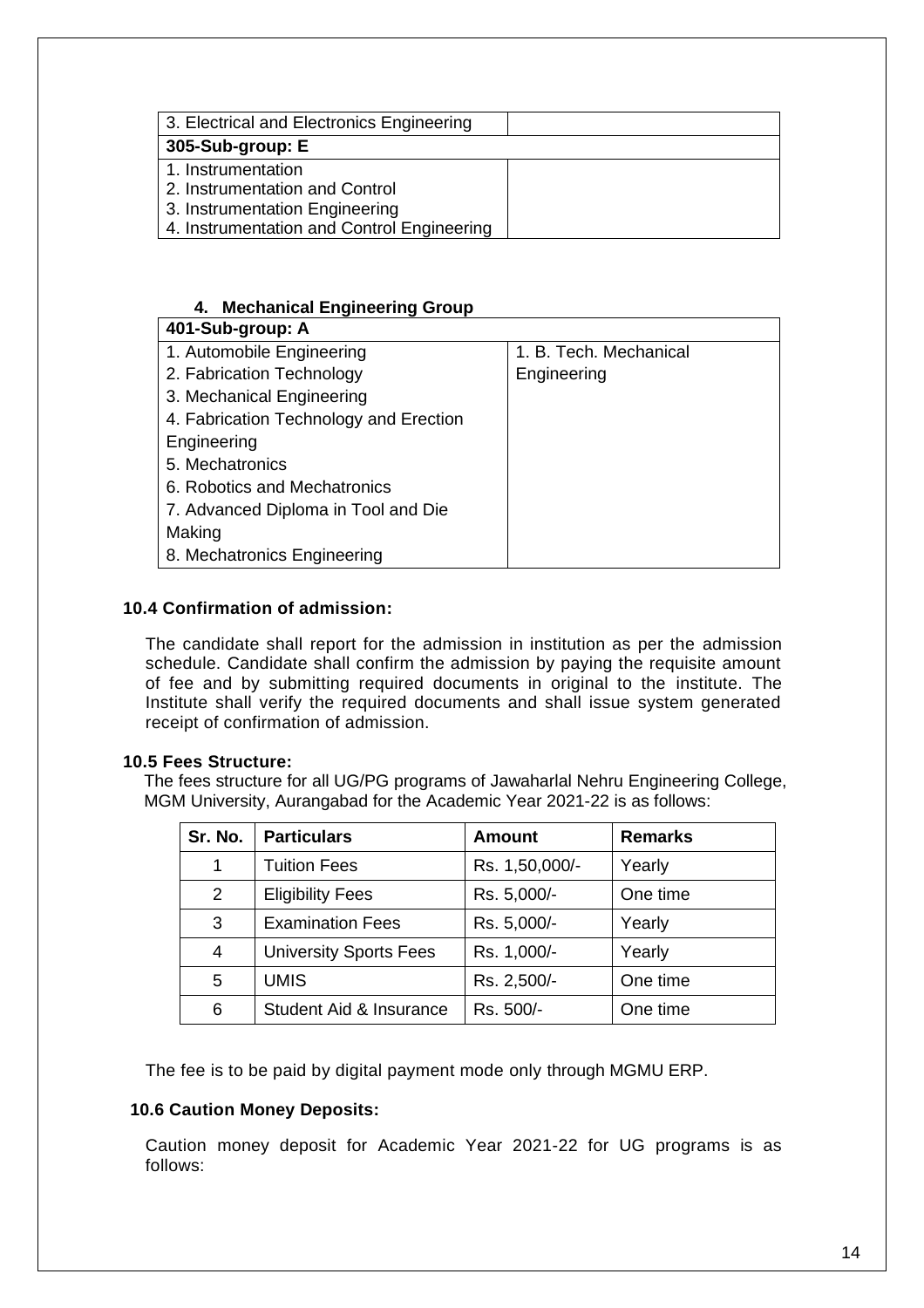| B. Tech.    | B. Arch.    | Direct Second Year B. Tech. |  |  |
|-------------|-------------|-----------------------------|--|--|
| Rs. 5,000/- | Rs. 5,000/- | Rs. 5,000/-                 |  |  |

Caution money deposit received from the students shall be refunded after successful completion of the program or on cancelling the admission, after recovery of dues if any. However, if candidate does not apply for refund, within 3 complete financial years after the student actually leaves the institution or within 3 complete financial years after the date of successful completion of the program, whichever is earlier the amount of caution money deposit shall be transferred to Students Aid Fund.

#### **11. Cancellation of Admission and Refund of fees.** (New cancelation policy given by

MGM University will be added)

#### *12.* **Documents to be attached along with "Application form for Admission Process".**

#### **12.1 Engineering and Technology (B. Tech.) and Bachelor of Architecture (B. Arch.)**

The candidates are required to scan the document in .jpg or.gif format (minimum 150 dpi resolution, file size up to 1 MB) and upload the scanned copies of the required documents at the time of filling up Application form for Admission.

| Sr. No.                                                                                                                                                       | Type of Candidate                                                                                                    | Attested true copies of documents to be attached                                                                                                                                                                                                                                                                                                                                                                                                                                                                                                              |  |  |  |
|---------------------------------------------------------------------------------------------------------------------------------------------------------------|----------------------------------------------------------------------------------------------------------------------|---------------------------------------------------------------------------------------------------------------------------------------------------------------------------------------------------------------------------------------------------------------------------------------------------------------------------------------------------------------------------------------------------------------------------------------------------------------------------------------------------------------------------------------------------------------|--|--|--|
|                                                                                                                                                               |                                                                                                                      | along with Application form for Admission                                                                                                                                                                                                                                                                                                                                                                                                                                                                                                                     |  |  |  |
| 1                                                                                                                                                             | <b>All Candidates</b>                                                                                                | SSC (Std.X) mark sheet.<br>1.<br>2. HSC / Diploma mark sheet.<br>MGMU - CET 2021/ MHT-CET 2021 mark sheet / JEE<br>3.<br>(Mains) Score card/ PERA CET 2021 score card/ NATA-<br>2021 score card<br>4. Transfer Certificate (TC)<br>5. Certificate of the Indian Nationality of the candidate.<br>6. A photocopy of AADHAR card.<br>7. Proforma-A in case of Defense Category students<br>Gap Certificate on Rs. 100/- Bond paper for students<br>8.<br>passing 12 <sup>th</sup> standard examination before June 2021, clearly<br>stating the reason for gap. |  |  |  |
| In addition to the above documents candidates are required to produce the following<br>additional documents depending upon the category to which they belong. |                                                                                                                      |                                                                                                                                                                                                                                                                                                                                                                                                                                                                                                                                                               |  |  |  |
| $\overline{2}$                                                                                                                                                | Maharashtra<br>Candidates                                                                                            | 1. Domicile / Birth/ Leaving certificate of candidate<br>Indicating place of Birth in the State of Maharashtra.                                                                                                                                                                                                                                                                                                                                                                                                                                               |  |  |  |
| 3                                                                                                                                                             | <b>Backward class</b><br>Candidates<br>belonging to SC/ST                                                            | 1. Caste certificate<br>2. Caste / Tribe validity certificate                                                                                                                                                                                                                                                                                                                                                                                                                                                                                                 |  |  |  |
| $\overline{4}$                                                                                                                                                | <b>Backward class</b><br>Candidates<br>belonging to VJ/<br>$DT - NT(A)$ /<br>NT(B)/<br>NT(C) / NT(D)<br>/ O.B.C/ SBC | 1. Caste certificate<br>2. Caste validity certificate<br>3. Non creamy layer certificate valid up to 31st March<br>2022.                                                                                                                                                                                                                                                                                                                                                                                                                                      |  |  |  |
| 5                                                                                                                                                             | Persons with<br><b>Disability</b><br>Candidates                                                                      | Certificate in the disability by concern authority (Proforma<br>1.<br>$\mathcal{C}$<br>Domicile certificate of candidate.<br>2.                                                                                                                                                                                                                                                                                                                                                                                                                               |  |  |  |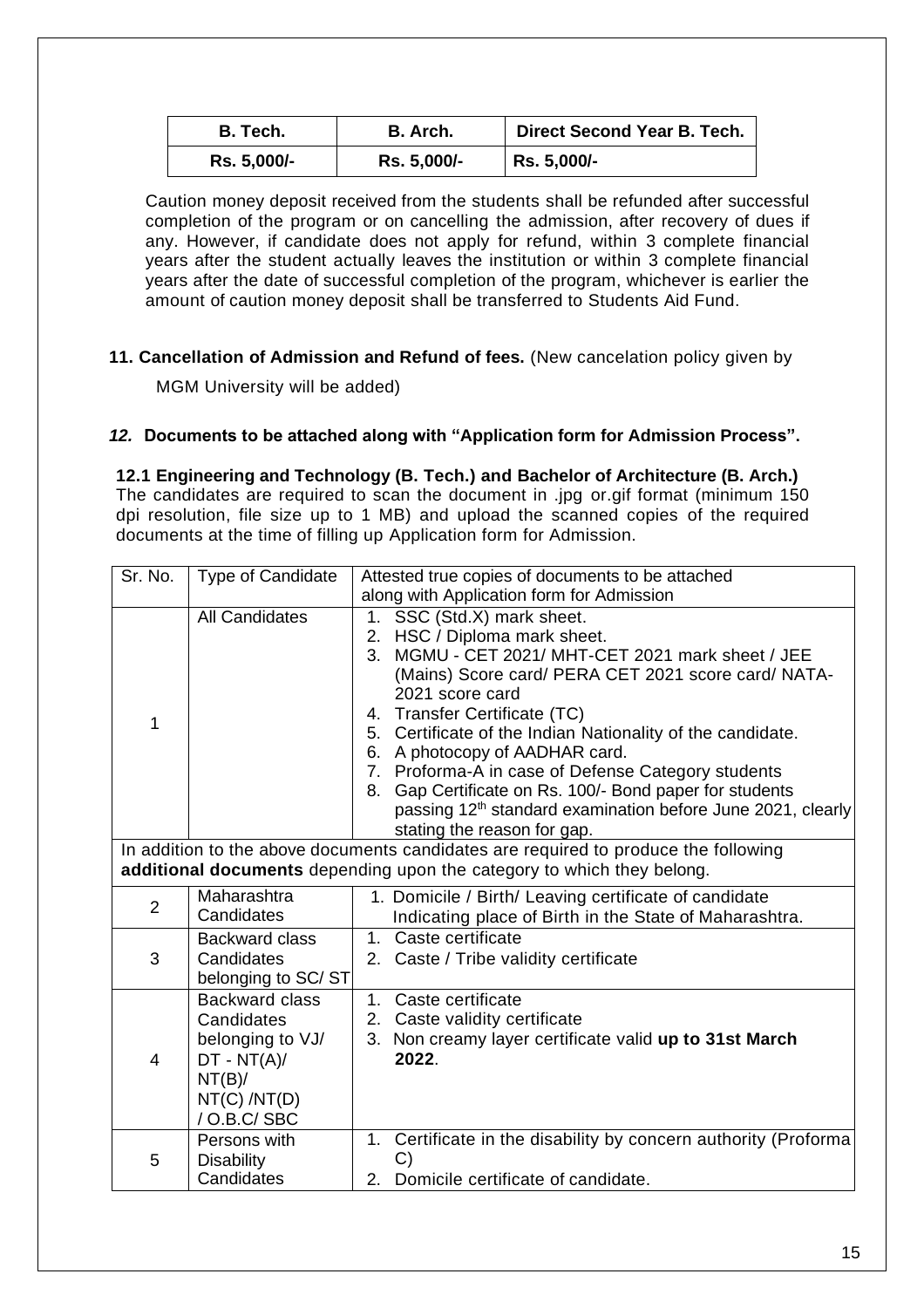| 6 | <b>NRI</b><br>Candidates | 1. NRI Certificate of the Candidate OR of his/her Mother or<br>Father OR the real brother/real sister ordinarily residing<br>abroad OR NRI certificate of the persons having blood<br>relation with the student who consider such student as<br>'Ward' viz-real brother/sister of father OR real brother/sister<br>of Mother OR father/mother of father OR father/mother of<br>Mother OR 1 <sup>st</sup> degree paternal/maternal cousins, ordinarily<br>residing abroad and should have looked after the candidate<br>as guardian with documentary evidence & affidavit in support<br>of the aforesaid facts. Parents CDC (Continuous Discharge<br>certificate) if claimant is Merchant Navy employee.<br>2. Affidavit of candidate/sponsor disclosing his full identity i.e.<br>full name, age, residence, occupation, relationship with<br>candidate duly signed by the Candidate/parents/sponsor.<br>3. Passport, Nationality Certificate of sponsor<br>4. Residence of NRI, Valid VISA of sponsor<br>5. Proof of residence i.e. Driving Licence, Telephone Bill,<br>Property Tax copy, IT return copy of sponsor<br>6. Proof of residence showing minimum 182 days of stay of<br>sponsor in abroad for the academic year of admission, prior<br>to the admission date<br>7. True copy of foreign bank account passbook (copies of main<br>page indicating bank name & address, sponsor name &<br>address, with entries of last preceding 6 months prior to<br>admission)<br>8. Affidavit of family chart duly signed by sponsor making clear<br>relationship<br>9. Leaving certificates, Birth extracts, mark sheets, PAN Card,<br>Passport, Marriage Certificate of all members shown on<br>family tree/chart.<br>10. Eligibility Certificate from the Association of Indian<br>Universities, New Delhi (AIU) if candidate passed Qualifying<br>examination from abroad.<br>11. Statement of Marks or Certificate of Passing Qualifying<br>Equivalent Examination. |
|---|--------------------------|--------------------------------------------------------------------------------------------------------------------------------------------------------------------------------------------------------------------------------------------------------------------------------------------------------------------------------------------------------------------------------------------------------------------------------------------------------------------------------------------------------------------------------------------------------------------------------------------------------------------------------------------------------------------------------------------------------------------------------------------------------------------------------------------------------------------------------------------------------------------------------------------------------------------------------------------------------------------------------------------------------------------------------------------------------------------------------------------------------------------------------------------------------------------------------------------------------------------------------------------------------------------------------------------------------------------------------------------------------------------------------------------------------------------------------------------------------------------------------------------------------------------------------------------------------------------------------------------------------------------------------------------------------------------------------------------------------------------------------------------------------------------------------------------------------------------------------------------------------------------------------------------------------------------------------------------------------------------------|

#### **12.2 Direct Second Year (Lateral Entry) B. Tech.**

Documents required to be uploaded along with Application Form

- (i) Provisional Passing Certificate.
- (ii) Diploma / B. Sc. / D. Voc. Marks sheet.
- (iii) Leaving Certificate (T.C.)
- (iv) SSC Marks Sheet.
- (v) Nationality Certificate
- (vi) Domicile Certificate Domicile/ Birth/ Leaving Certificate of candidate Indicating place of Birth in theState of Maharashtra.
- (vii) AADHAR card.
- (viii) HSC Marks Sheet (if applicable)
- (ix) Caste Certificate (if applicable)
- (x) Caste Validity Certificate (if applicable)
- (xi) Non creamy layer certificate valid up to 31st March 2022 (if applicable).
- (xii) Gap Certificate on Rs. 100/- Bond paper for students passing Diploma / B. Sc. / D. Voc. examination before June 2021, clearly stating the reason for gap (if applicable)
- (xiii) Equivalence Certificate (if applicable)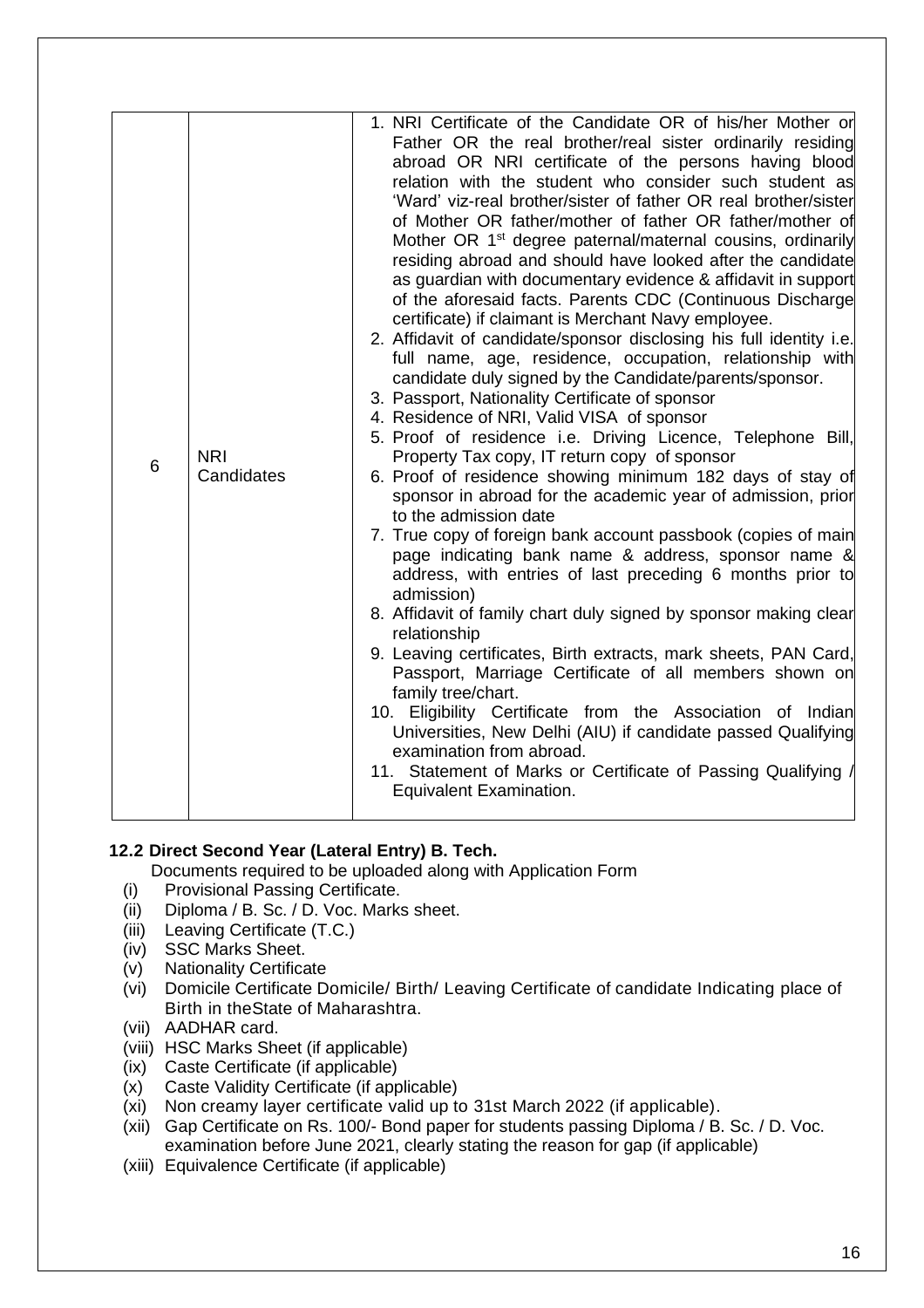#### **13. Change of Program after First year -**

#### **13.1 Internal Transfer**

The Candidate seeking for a change in program after successfully completing the first and Second Semester examination in full (students who have cleared all the subjects of first year) will be allowed to do so in the institution subject to the availability of seats and changes will be carried out based on the marks of First and Second Semester together. The Competent Authority shall be responsible for this process.

#### **13.2 External Transfer**

The Candidate seeking the transfer from other colleges/Universities after successfully completing the first and Second Semester examination in full (students who have cleared all the subjects of first year) will be allowed to do so in the institution subject to the availability of seats and changes will be carried out based on the marks of First and Second Semester together. The candidate has to submit the No Objection Certificate (N.O.C) from the parent institute for the same. The Competent Authority shall be responsible for this process.

## **14. Miscellaneous provisions**

#### **14.1 Conduct and Discipline**

- (i) Failure of the candidate in making full and correct Statements in the application form and/or suppression of any information and/or submission of false documents shall lead to disqualification during the Admission Process.
- (ii) Students while studying in the MGM University, Aurangabad if found indulging in anti-national activities contrary to the provisions of Acts and Laws enforced by Government or in any activity contrary to rules of discipline, will be liable to be expelled from the University without any notice.

#### **14.2 Action against ragging:**

Maharashtra Prohibition of Ragging Act 1999 and Prevention and Prohibition of Ragging (Appendix 12 published in AICTE Approval Process Handbook 2011-12).

And their amendments which may be published from time to time. The Maharashtra Prohibition of Ragging Act 1999 is in effect from 15th May, 1999 has the following provisions for Action against Ragging.

- a) Ragging within or outside of MGM University, Aurangabad is prohibited
- b) Whosoever directly or indirectly commits, participates in, abets, or propagates ragging within or outside MGM University, Aurangabad shall, on conviction, be punished with imprisonment for a term up to 2 years and / or penalty, which may extend to ten thousand rupees.
- c) Undertaking from the candidate shall be taken while admitting the candidate in the Institute.

#### **14.3 Hostel Accommodation:**

Accommodation in Hostel cannot be guaranteed to the admitted candidates. All the Candidates are advised to personally verify the availability of Hostel, Hostel fees payable etc. from the MGM University, Aurangabad.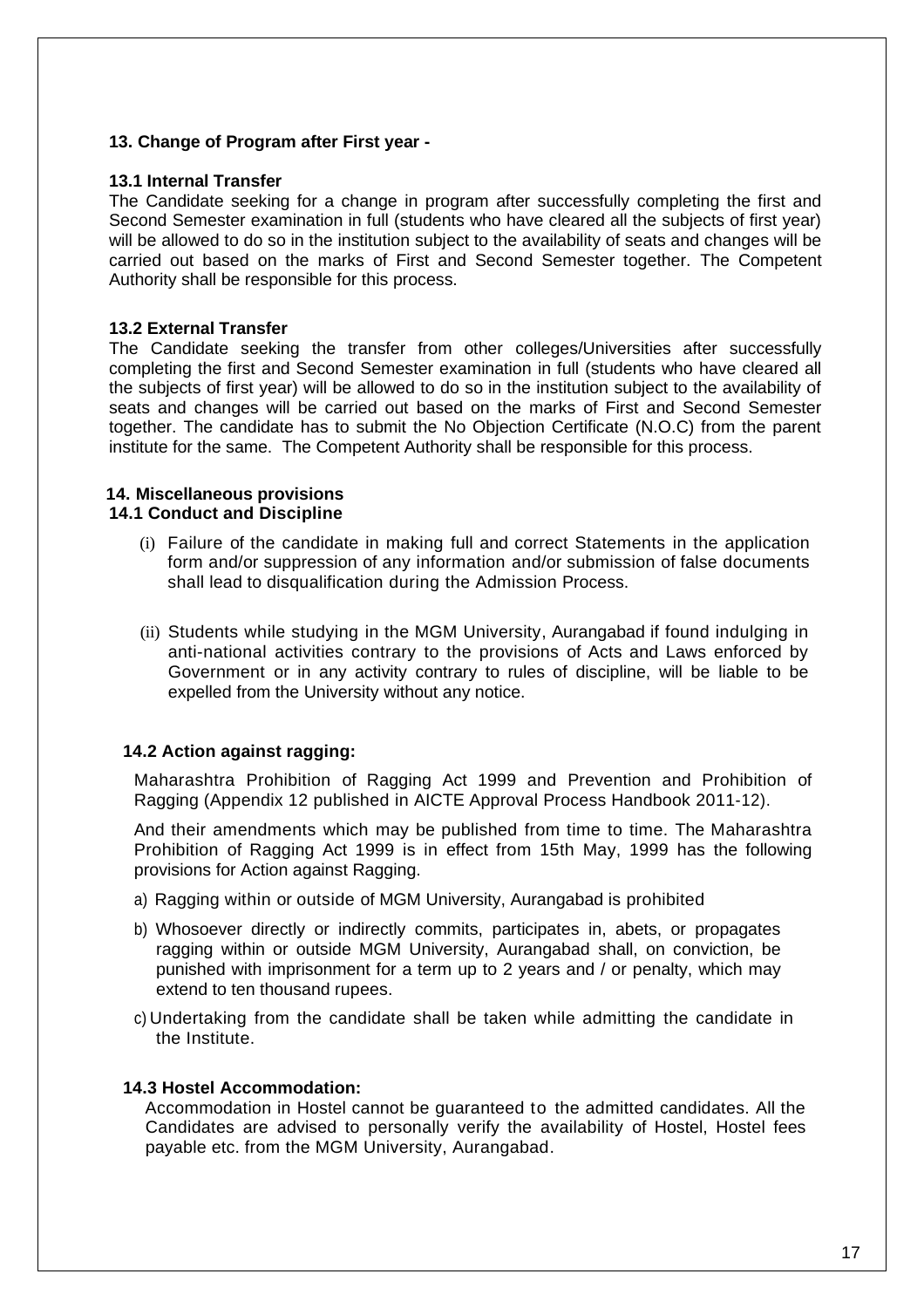## **Appendix I**

### AFFIDAVIT BY THE STUDENT

(This matter has to be typed on a non-judicial stamp paper of Rs. 100/-)

- 1) I, .....................................................................................................................(full name of student with admission/registration/ enrolment number) s/o d/o Mr./Mrs./Ms., ................................................................................. having been admitted to (name of the institution), have received a copy of the UGC Regulations on Curbing the Menace of Ragging in Higher Educational Institutions, 2009, (hereinafter called the "Regulations") carefully read and fully understood the provisions contained in the said Regulations.
- 2) I have, in particular, perused clause 3 of the Regulations and am aware as to what constitutes ragging.
- 3) I have also, in particular, perused clause 7 and clause 9.1 of the Regulation and am fully aware of the penal and administrative action that is liable to be taken against me in case I am found guilty of or abetting ragging, actively or passively, or being part of a conspiracy to promote ragging. 4) I hereby solemnly aver and undertake that (a) I will not indulge in any behavior or act that may be constituted as ragging under clause 3 of the Regulations. (b) I will not participate in or abet or propagate through any act of commission or omission that may be constituted as ragging under clause 3 of the Regulations.
- 5) I hereby affirm that, if found guilty of ragging, I am liable for punishment according to clause 9.1 of the Regulations, without prejudice to any other criminal action that may be taken against me under any penal law or any law for the time being in force.
- 6) I hereby declare that I have not been expelled or debarred from admission in any institution on account of being found guilty of, abetting or being part of a conspiracy to promote, ragging; and further affirm that, in case the declaration is found to be untrue, I am aware that my admission is liable to be cancelled. Declared this ..............day of.............. month of .............. year.

#### Signature of deponent

#### Name:

#### **VERIFICATION**

Verified that he contents of this affidavit are true to the best of my knowledge and no part of the affidavit is false and nothing has been concealed or misstated therein.

Verified at .............. (place) on this the .............. (day), of .............. (month), .............. (year).

Signature of deponent

Solemnly affirmed and signed in my presence on this the.......................... (day) of ..............(month), ..............(year) after reading the contents of this affidavit.

OATH COMMISSIONER / ADVOCATE AND NOTARY PUBLIC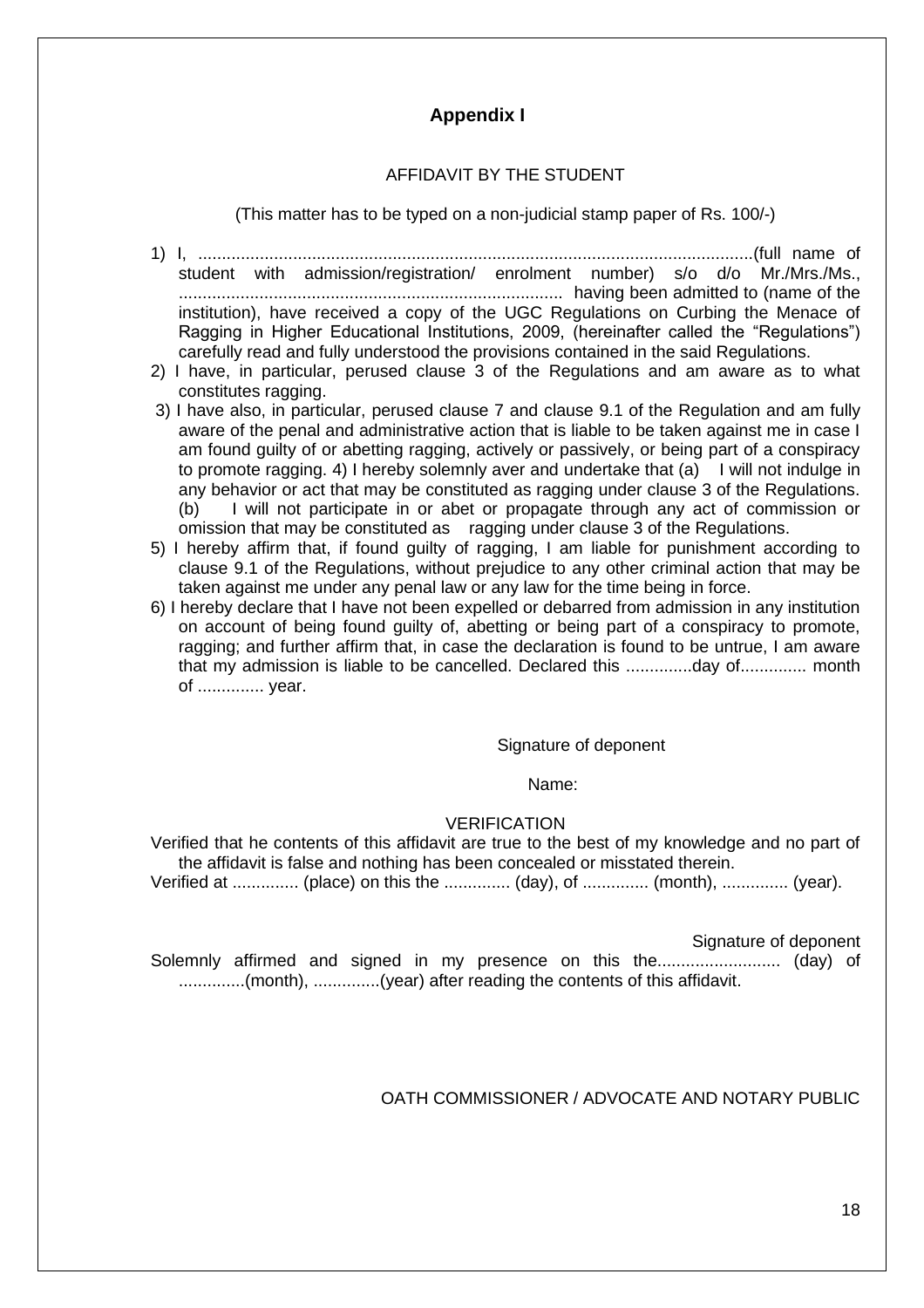# **Appendix II**

#### AFFIDAVIT BY THE PARENT / GUARDIAN

(This matter has to be typed on a non-judicial stamp paper of Rs. 100/-)

- 1. Mr./Mrs./Ms. .................................................................................................... (full name of parent /guardian) father/ mother/ guardian of ................................................................................., (full name of student with admission/registration/ enrolment number), have been admitted to (name of the institution), have received a copy of the UGC Regulations on Curbing the Menace of Ragging in Higher Educational Institutions, 2009, (hereinafter called the "Regulations"), carefully read and fully understood the provisions contained in the said Regulations.
- 2) I have, in particular, perused clause 3 of the Regulations and am aware asto what constitutes ragging.
- 3) I have also, in particular, perused clause 7 and clause 9.1 of the Regulations and am fully aware of the penal and administrative action that is liable to be taken against my ward in case he/she is found guilty of or abetting ragging, actively or passively, or being part of a conspiracy to promote ragging.
- 4) I hereby solemnly aver and undertake that a) My ward will not indulge in any behavior or act that may be constituted as ragging under clause 3 of the Regulations. b) My ward will not participate in or abet or propagate through any act of commission or omission that may be constituted asragging under clause 3 of the Regulations.
- 5) I hereby affirm that, if found guilty of ragging, my ward is liable for punishment according to clause 9.1 of the Regulations, without prejudice to any other criminal action that may be taken against my ward under any penal law or any law for the time being in force.
- 6) I hereby declare that my ward has not been expelled or debarred from admission in any institution on account of being found guilty of, abetting or being part of a conspiracy to promote, ragging; and further affirm that, in case the declaration is found to be untrue, the admission of my ward is liable to be cancelled.

Declared this ..........................day of ............. month of ................... year. Signature of Deponent Name: Address: Telephone / Mobile No:

#### VERIFICATION

- Verified that the contents of this affidavit are true to the best of my knowledge and no part of the affidavit is false and nothing has been concealed or misstated therein. Verified at ............................ (place) on this the............................ (day), of ................... (month), ......................... (year).
- Signature of deponent Solemnly affirmed and signed in my presence on this the ................. (day), of .................... (month), ...................... (year) after reading the contents of this affidavit.

OATH COMMISSIONER / ADVOCATE AND NOTARY PUBLIC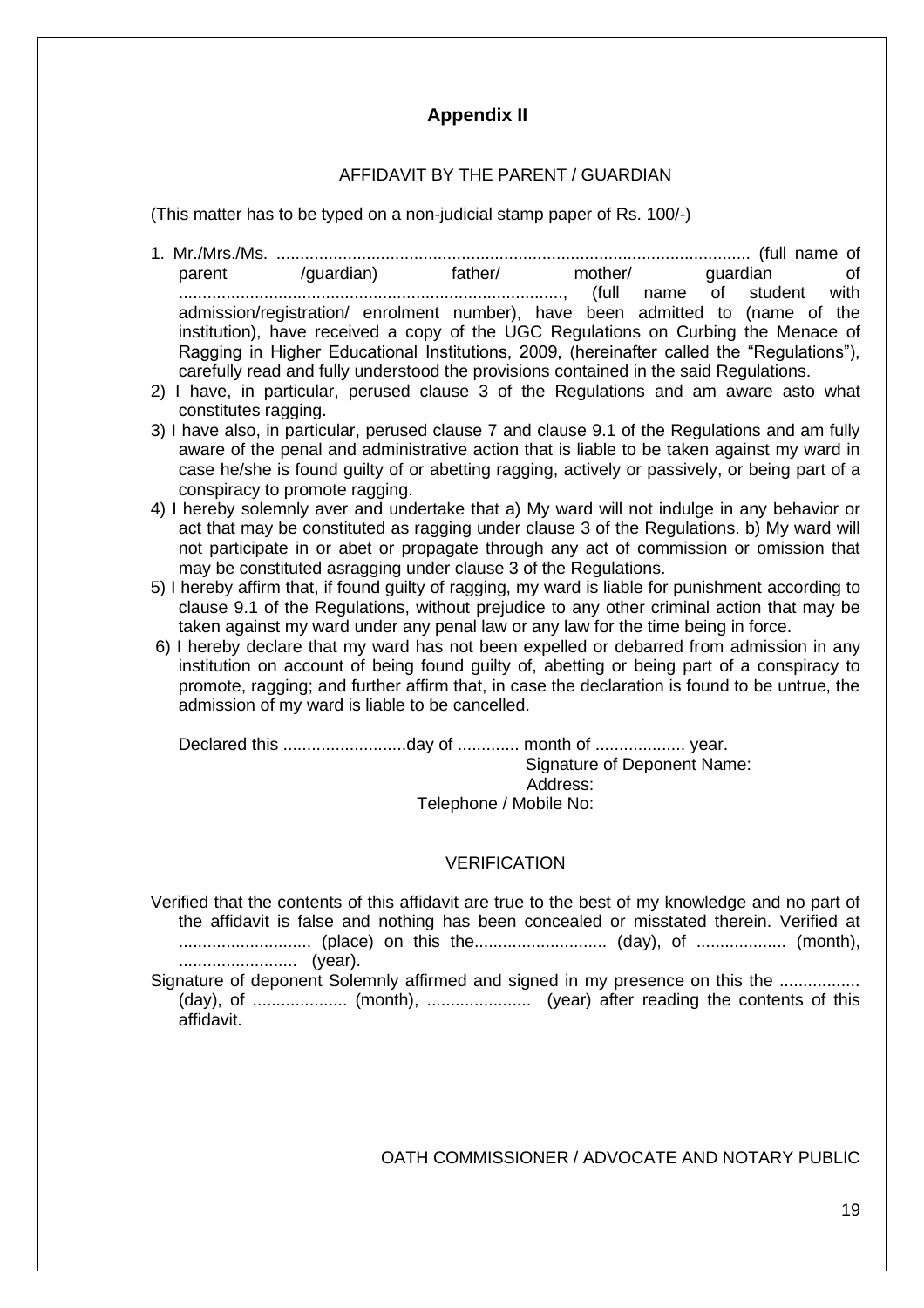#### **Pro Forma – A**

(To be issued on the Printed Letter Head of the concerned office)

(For Def-1, Def-2, Def-3 Candidates)

(For Sons and Daughters of defense service personnel)

# **C E R T I F I C A T E**

| (Full name of the Employee with Rank of the Employee)                                  |
|----------------------------------------------------------------------------------------|
| is / has been a Member of Armed Forces of India. He / She has put in  years of service |
|                                                                                        |
|                                                                                        |
|                                                                                        |

This certificate is issued for the purpose of his / her son / daughter's …………………………… admission to First year of Four-Year Degree course in Engineering / Technology for the academic year 2021-22.

|           | Outward NO. |
|-----------|-------------|
| Date $-$  | .           |
| Place $-$ |             |

(Signature) Name and Designation of the Authority Not below the Rank of Commandant Or Equivalent/District Sainik Welfare Officer

Seal of the **Office** 

Note :-

1. This certificate is not to be issued for the Civilian Staff working in the Indian Army / Navy / Air Force.

2. For Def-1, Def-2, Def-3 Candidates, above pro forma is to be accompanied by attested copy of Domicile certificate of parent who is in active service or ex-serviceman.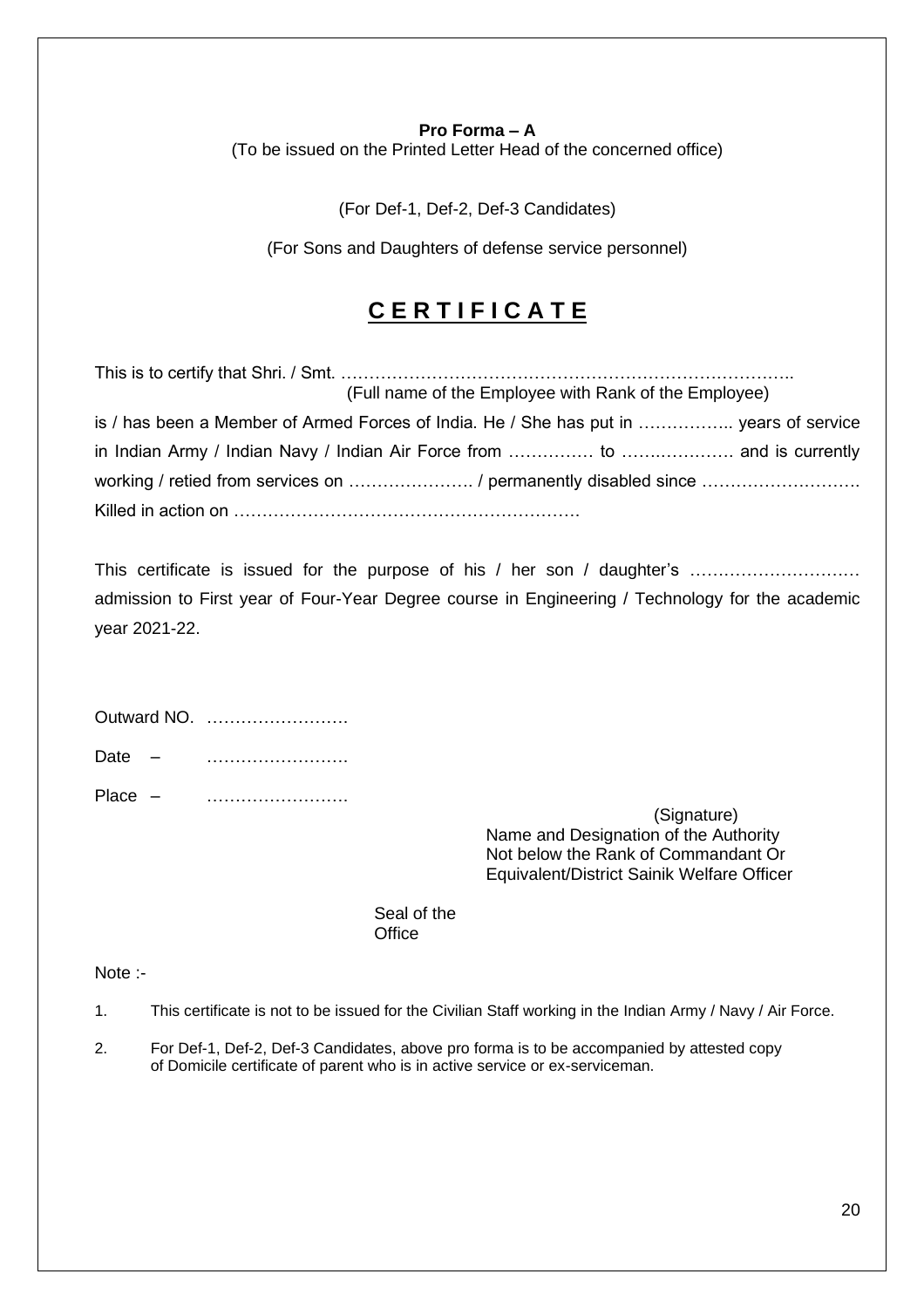## **Proforma – B**

(Format of Undertaking from the Student for not producing Degree Certificate or Mark list at the time of submission of Registration)

This is to certify that Mr./Ms. Is **…………………………………………………………………………………………..**

StudyinginB.Arch./B.E./B.Tech. /B.Sc./BCA/B. Com/B.A./BCS...................................in (Institute)

....................................................................................................................... as a regular student.

My final year result is not yet declared. I will produce the mark list/ degree certificate on or before

--------------- If I will unable to produce the mark list/ degree certificate on or before ---------------- my admission can be treated ascancelled.

**Signature of the candidate**